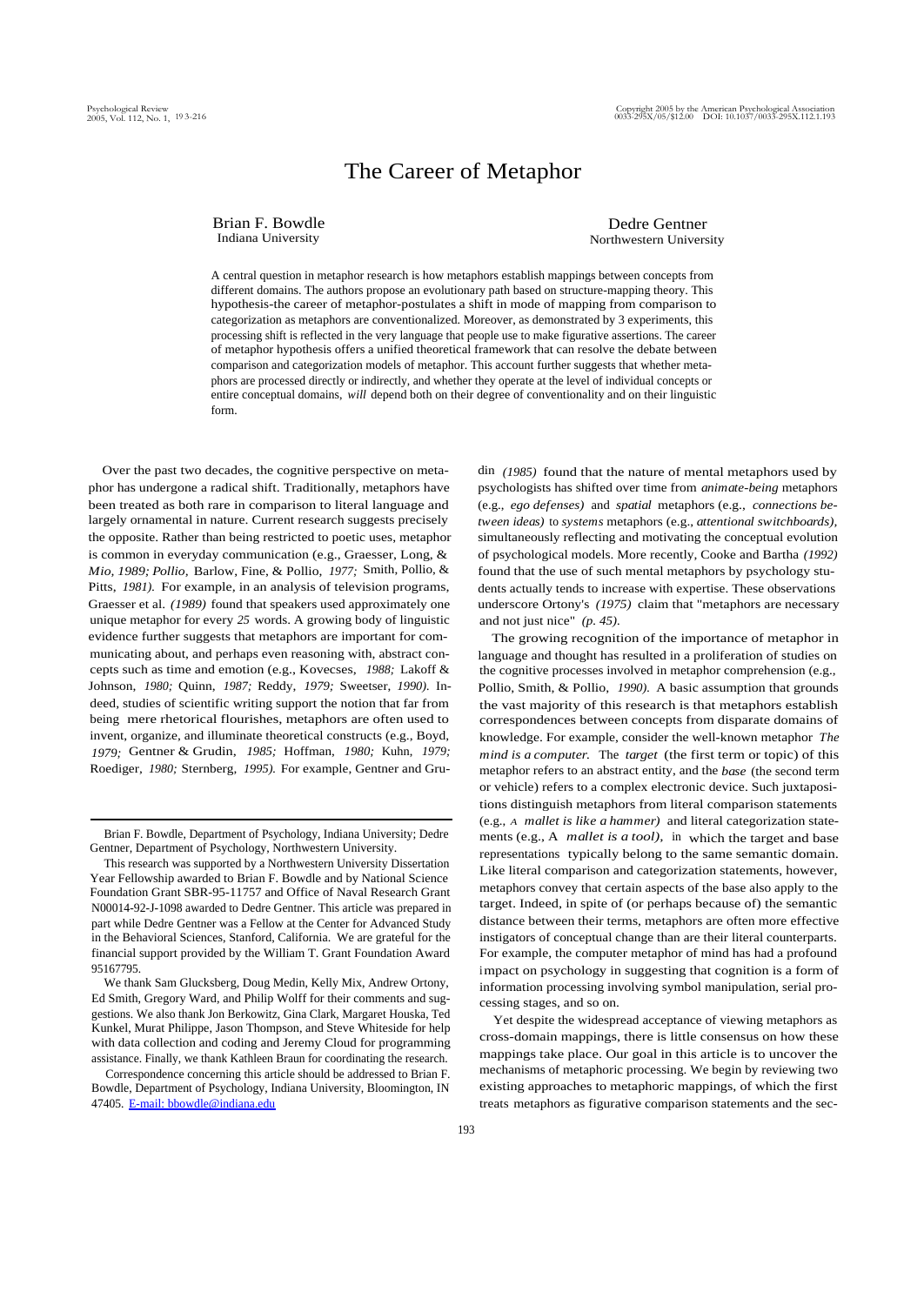and treats metaphors as figurative categorization statements. We then offer a hybrid account of metaphor comprehension based on Gentner's (1983) structure-mapping theory of analogy. One central claim is that as metaphors are conventionalized, there is a shift in mode of processing from comparison to categorization. In the empirical section of this article, we present four tests of this claim. Finally, after discussing methodological implications of this work, we use the proposed theoretical framework to explore two additional questions about metaphor comprehension. First, are metaphoric mappings established directly or indirectly?-That is, are nonliteral comprehension processes automatic and immediate, or do they only kick in once literal ones have failed? And second, does the act of placing two concepts in metaphoric correspondence involve creating or accessing a more global domain mapping? For example, might hearing the metaphor *Love is a rose* invoke links between other concepts from the target domain of emotions and the base domain of plants (e.g., *jealousy -+ weed)?*

#### Two Views of Metaphoric Mappings

## *Metaphors Express Similarities*

The standard approach to metaphor comprehension treats metaphors as comparisons that highlight preexisting but potentially obscure similarities between the target and base concepts. The process is assumed to be one of feature matching (e.g., M. G. Johnson & Malgady, 1980; Malgady & Johnson, 1980; Miller, 1979; Ortony, 1979; Tversky, 1977). For example, the interpretation of the metaphor *Dew is a veil* would be given by the overlapping properties of the target and base, as shown in Figure 1. The notion that metaphors express similarities between semantically distant concepts is intuitively appealing-it dates back at least as far as Aristotle's *Poetics* and has some empirical support. The degree of similarity between target and base has been found to be positively related to the aptness and interpretability of metaphors (M. G. Johnson & Malgady, 1979; Malgady & Johnson, 1976; Marschark, Katz, & Paivio, 1983) and to the speed of metaphor comprehension (Gentner & Wolff, 1997).

Nevertheless, this view of metaphoric mappings has been criticized on several grounds (e.g., Glucksberg & Keysar, 1990; Lakoff & Johnson, 1999; Tourangeau & Sternberg, 1981, 1982).



*Figure 1. A* feature-matching interpretation of the metaphor *Dew is a veil.*

One criticism concerns property selection: Whereas featurematching models equate figurative meanings with sets of common properties, not every property shared by the target and base of a metaphor will necessarily enter into its interpretation. For example, both dew and veils are inanimate, and both are silent, but neither of these common properties seems relevant to the meaning of *Dew is a veil.* A second criticism concerns the issue of asymmetry: Although the order in which two items are compared should not influence their degree of property overlap, metaphors often cannot be reversed or change their meaning (e.g., Conner & Kogan, 1980). For example, whereas *Dew is a veil* is a meaningful figurative statement, *A veil is dew* seems nonsensical.

Of course, neither of the above criticisms is necessarily fatal to standard comparison theories. Ortony (1979) has argued that metaphoric feature matching is constrained by *salience imbalance:* Only those common properties that are significantly more salient for the base concept than for the target concept will be relevant to the meaning of a metaphor. On this view, *Dew is a veil* elicits the common property *covering* but not the common property *silent* because the former is of high salience for the base and of low salience for the target, whereas the latter is of low salience for both items. Likewise, this metaphor cannot be reversed because there are no common properties that are significantly more salient for dew than for veils. The notion of salience imbalance has the advantage of pointing toward one way in which metaphors can be informative-they can focus the hearer's attention on aspects of the target concept that might otherwise be ignored because of their low salience. Further, some studies have confirmed that the matching properties selected during comprehension are often less salient for the target than for the base, not only for metaphors (Katz, 1982; Ortony, Vondruska, Foss, & Jones, 1985; but see also Gentner & Clement, 1988; Tourangeau & Rips, 1991) but also for literal similarity comparisons (Medin, Goldstone, & Gentner, 1993).

There are, however, two additional aspects of metaphoric mappings that seem incompatible with feature-matching models, even with the addition of constraints such as salience imbalance. First, because the target and base concepts of metaphors are typically from different semantic domains, metaphors may establish correspondences between nonidentical, domain-specific properties. For example, the metaphor *Men are wolves* can be interpreted as meaning that both men and wolves are predatory, but the social predation of men is manifestly different from the carnivorous predation of wolves. Because feature-matching models treat nonidentical properties as distinctive rather than common, they do not predict the inclusion of such matches in the interpretation of a metaphor. Second, and more seriously, metaphoric mappings often involve the projection of new information from the base to the target. The computer metaphor of mind was not informative because it simply highlighted certain well-known aspects of the mind that were also true of computers but rather because it promoted a transfer of knowledge from the domain of computers to that of minds. Feature-matching models provide no mechanism for the projection of such distinctive base properties. Nor do they suggest any means for predicting which distinctive base properties will be inferred of the target. For example, computers are typically obsolete within a few years of being manufactured, but this salient fact is irrelevant to the meaning of *The mind is a computer.* Whereas standard comparison models allow for the identification of preex-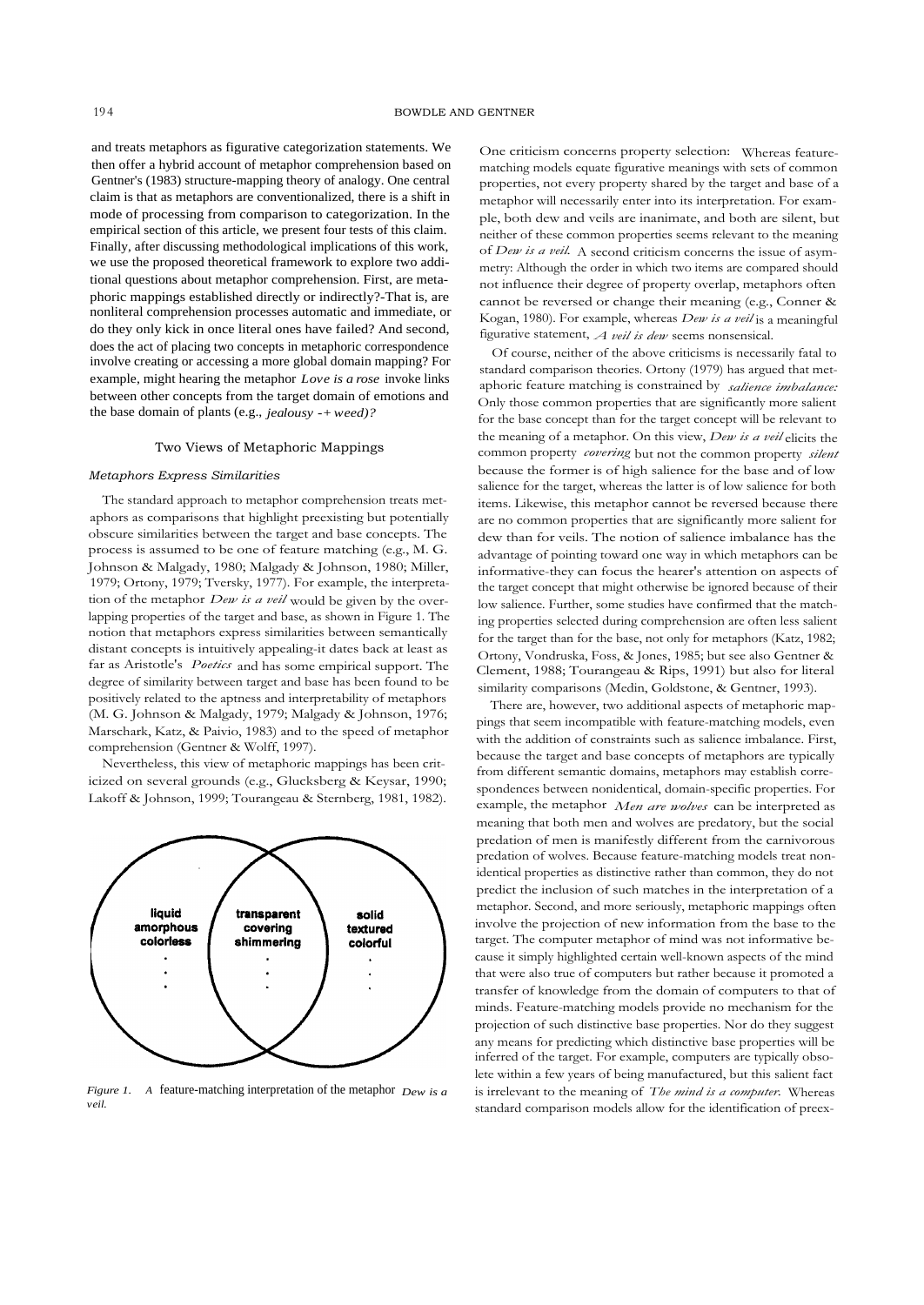isting similarities between a target and a base, they do not explain how metaphors can lead to the creation of new similarities, either by establishing matches between nonidentical properties or by generating new inferences about their targets.

#### *Metaphors Express Category Memberships*

Given the limitations of feature-matching models, a number of researchers have recently proposed that metaphors are not understood as comparison statements but rather as categorization statements (e.g., Glucksberg & Keysar, 1990; Glucksberg, McGlone, & Manfredi, 1997; Honeck, Kibler, & Firment, 1987; A. T. Johnson, 1996; Kennedy, 1990). That is, metaphors establish taxonomic relations between semantically distant concepts. According to Glucksberg and Keysar (1990), the literal target and base concepts of a metaphor are never placed in direct correspondence during metaphor comprehension. Rather, the base concept is used to access or derive an abstract metaphoric category of which it represents a prototypical member, and the target concept is then assigned to that category. On this view, metaphors differ from literal categorization statements in that metaphors involve *dual reference:* The base term refers simultaneously to a specific literal concept and a general metaphoric category.

To illustrate this approach, consider the metaphor *My job is a jail.* The base term *jail* literally refers to a building that is used to detain criminals and therefore does not seem immediately applicable to the target term *my job* (assuming that the speaker does not actually work inside a jail). On the categorization view, then, comprehension of the statement requires that one use the base concept to elicit a metaphoric category that it typifies-namely, *any situation that is unpleasant and confining.* If this category is already associated with the base concept, then it is simply accessed during comprehension. If, however, the category is not well established, then it must be abstracted online, much as people may create literal ad hoc categories to achieve certain goals (Barsalou, 1983, 1987). In either case, once the metaphoric category has been elicited, the target can be understood as a member of the category. This sets up the kind of inheritance hierarchy that is implicit in all taxonomic relations. Consequently, all properties characterizing the metaphoric category named *by jail* are attributed to the subordinate concept *my job.*

Categorization models can account for many aspects of metaphoric mappings that are troublesome for feature-matching models. First, because the target concept is never actually compared with the literal base concept, there is no need to explain why not every property shared by the target and base will be relevant to the meaning of the metaphor. Second, because metaphors express category memberships and because taxonomic relations are intransitive (e.g., compare A *mallet is a tool* with *<sup>A</sup> tool is a mallet),* metaphors will naturally be nonreversible. Third, because properties of categories are automatically inherited by subordinate concepts, metaphors can transfer new information to their targets. A further advantage of this view of metaphoric mappings is that it would seem to explain why metaphors such as *Myjob is a jail* have the same grammatical form as literal categorization statements-a point that we return to shortly.

Nevertheless, categorization models are not without their own difficulties (e.g., Gibbs, 1992). A central claim of such models is that the base concept of a metaphor elicits a metaphoric category

without input from the target and that this abstraction provides the gist of the expression. But if comprehension begins with abstraction from the base, how does the hearer arrive at the appropriate metaphoric category? Consider, for instance, the potential metaphor base *snowflake,* which literally refers to a crystal of snow. In the absence of a corresponding target concept, this base does not seem to suggest any particular metaphoric category. Indeed, pairing this base with two semantically related targets can lead to two different meanings: The metaphor A *child is a snowflake* implies that each child is unique, whereas the metaphor *Youth is a snowflake* implies that youth is ephemeral. On the categorization view, this semantic flexibility would indicate that the base concept has elicited a different metaphoric category for each expression, but clearly the relevant category could not have been uniquely generated prior to attending to the target concept.

Recognizing this problem, Glucksberg et al. (1997) have proposed a more sophisticated version of the categorization view, the *interactive properly attribution model.* According to this model, metaphor targets and bases play distinct but interacting roles: Whereas the base suggests metaphoric categories, the target simultaneously suggests dimensions of applicability. In other words, metaphor targets provide information about what types of properties they can meaningfully inherit and therefore about what types of categories they can meaningfully belong to. A further claim made by Glucksberg et al. is that base concepts need not typify just one metaphoric category but rather can elicit multiple abstractions in parallel. Thus, because different targets (e.g., *child, youth) will* tend to suggest different dimensions of applicability, they can select different metaphoric categories named by the same base term (e.g., *snowflake).*

Glucksberg et al.'s (1997) assertion that the target and base terms of a metaphor play different roles during comprehension is quite reasonable-after all, metaphors often involve a transfer of knowledge from the base to the target. To account for the semantic flexibility of metaphor bases, however, the interactive property attribution model would seem to place unreasonable demands on a hearer's mental capacity. This is because many base concepts can suggest a potentially unlimited number of ad hoc categories. For example, the categories that might reasonably be evoked by the concept *snowflake* would include not only *things that are unique* and *things that are ephemeral* but also *things that are delicate, things that are white, things that are wintry, things that fall gently from the sky,* and *things that accumulate to change the landscape.* During comprehension, the hearer would have to generate and maintain all of these metaphoric categories (as well as the initial base concept) while the target concept is scanned for dimensions of applicability. Once the relevant category has been selected, all competing categories would then have to be suppressed.

We believe that a more parsimonious way to address the flexibility of metaphoric mappings would involve allowing the target concept to interact with the base concept itself, rather than with the entire set of possible metaphoric categories that the base concept typifies. What is needed, then, is an account that enables the target and base concepts to be placed in immediate correspondence without falling prey to the problems that have plagued featurematching models of metaphor. In the following section, we describe just such an account.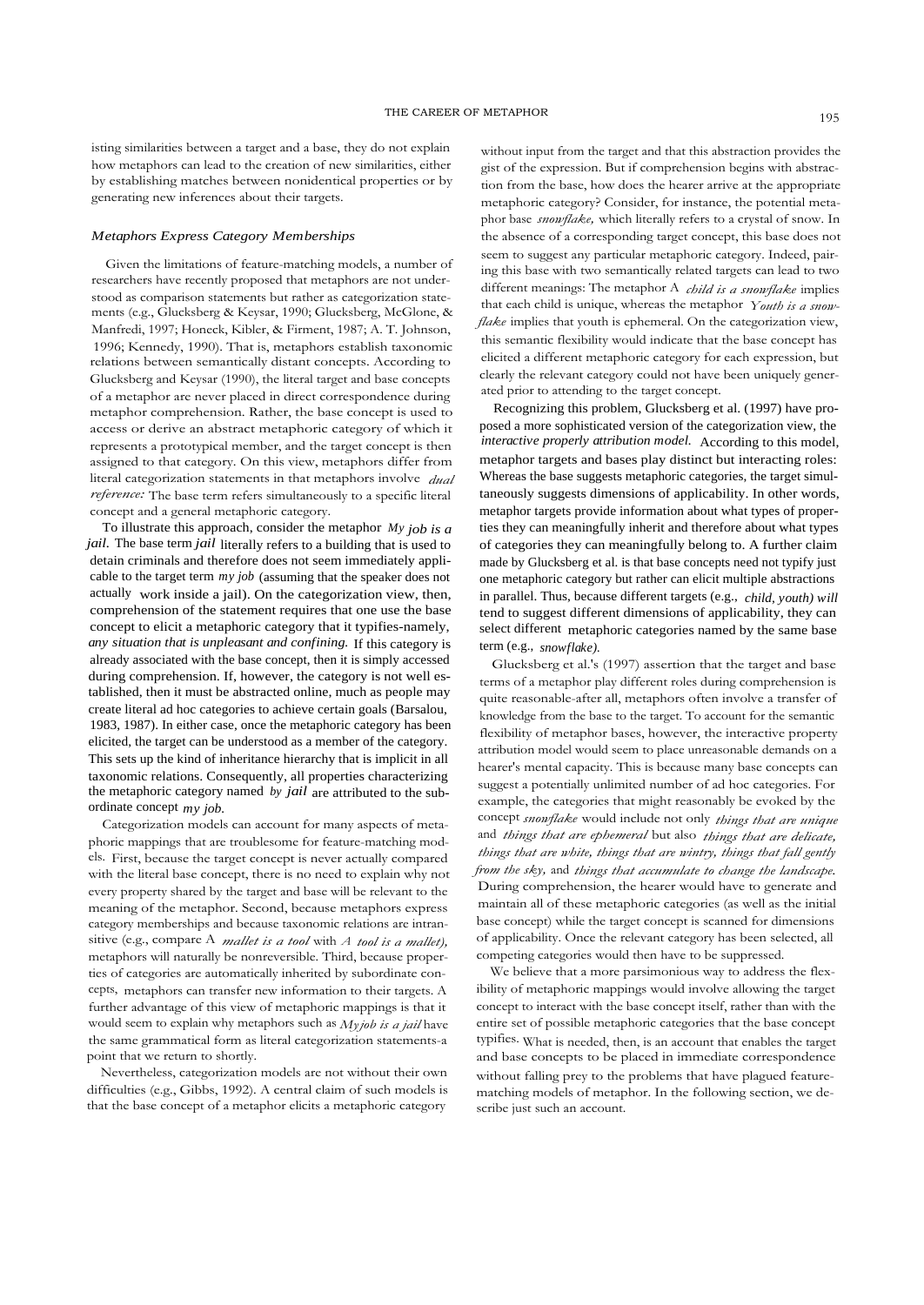## The Analogical Turn

As discussed above, some researchers have used the limitations of feature-matching models to argue that cross-domain mappings between metaphor targets and bases are mediated by abstract metaphoric categories. Other researchers, however, have argued for a less radical alternative to feature-matching models, in which correspondences are established between partially isomorphic conceptual structures of the target and base rather than between sets of independent properties (e.g., Gentner, 1982, 1983; Gentner, Bowdle, Wolff, & Boronat, 2001; Holyoak & Thagard, 1995; Indurkhya, 1987; Kittay & Lehrer, 1981; Murphy, 1996; Verbrugge & McCarrell, 1977). From this viewpoint, metaphor can be seen as a species of analogy.

We use Gentner's (1983) *structure-mapping theory* to articulate this approach to metaphor comprehension. Structure-mapping theory assumes that interpreting a metaphor involves two interrelated mechanisms: alignment and projection. The alignment process operates to create a maximal structurally consistent match between two representations that observes *one-to-one mapping* and *parallel connectivity* (Falkenhainer, Forbus, & Gentner, 1989). That is, each element of one representation can be placed in correspondence with at most one element of the other representation, and arguments of aligned relations and other operators are themselves aligned. A further constraint on the alignment process is *systematicity:* Alignments that form deeply interconnected structures, in which higher order relations constrain lower order relations, are preferred over less systematic sets of commonalities. Once a structurally consistent match between the target and base representations has been found, further elements from the base that are connected to the common system can be projected to the target as candidate inferences.

The Structure-Mapping Engine (SME) is a computational model that simulates this comparison process (Falkenhainer et al., 1989; Forbus, Gentner, & Law, 1995). In the first stage, SME begins blind and local by matching all identical predicates in the representations being compared. This initial mapping is typically inconsistent, containing many-to-one matches. In the second stage, these local matches are coalesced into structurally consistent connected clusters, called *kernels,* by enforcing one-to-one mapping and parallel connectivity. In the third stage, SME gathers these

kernels into one or a few global interpretations. This is done using *<sup>a</sup> greedy merge* algorithm. It begins with the maximal kernel and then adds the largest kernel that is structurally consistent with the first one, continuing until no more kernels can be added without compromising consistency. It then carries out this process beginning with the second largest kernel to produce a second interpretation and so on. At this point, SME produces a structural evaluation of the interpretation or interpretations, using a kind of cascadelike algorithm in which evidence is passed down from predicates to their arguments. This method is used because it favors deep systems over shallow systems, even given equal numbers of matches. Up to this point, the mapping process has been nondirectional. Now, however, a directional inferences process takes place. Predicates connected to the common structure in the base, but not initially present in the target, are projected as candidate inferences about the target.

To better illustrate this approach to metaphoric mappings, consider *Socrates was a midwife-a* metaphor that was first used in Plato's *Theaetetus* and that has been examined in depth by Kittay and Lehrer (1981). Given the simple target and base representations shown in Figure 2, structure-mapping theory and SME predict the following sequence of events during the interpretation of the metaphor. First, the identical predicates in the target and base concepts (i.e., the relations *helps* and *produce)* are matched, and the arguments of these predicates are placed in correspondence by parallel connectivity: *midwife --> Socrates, mother - student,* and  $\textit{child} \geq \textit{idea}$ . Next, these local matches are coalesced into a global system of matches that is maximally consistent. Finally, predicates that are unique to the base but connected to the aligned structure (i.e., those predicates specifying the gradual development of the child within the mother) are carried over to the target. Thus, the metaphor could be interpreted as meaning something like, "Socrates did not simply teach his students new ideas but rather helped them realize ideas that had been developing within them all along."

According to structure-mapping theory and other analogical accounts, metaphors typically convey that a system of relations holding among the base objects also holds among the target objects, regardless of whether the objects themselves are intrinsically similar (e.g., Gentner et al., 2001; Gentner & Markman,



*Figure 2.* Target and base representations for the metaphor *Socrates was a midwife.*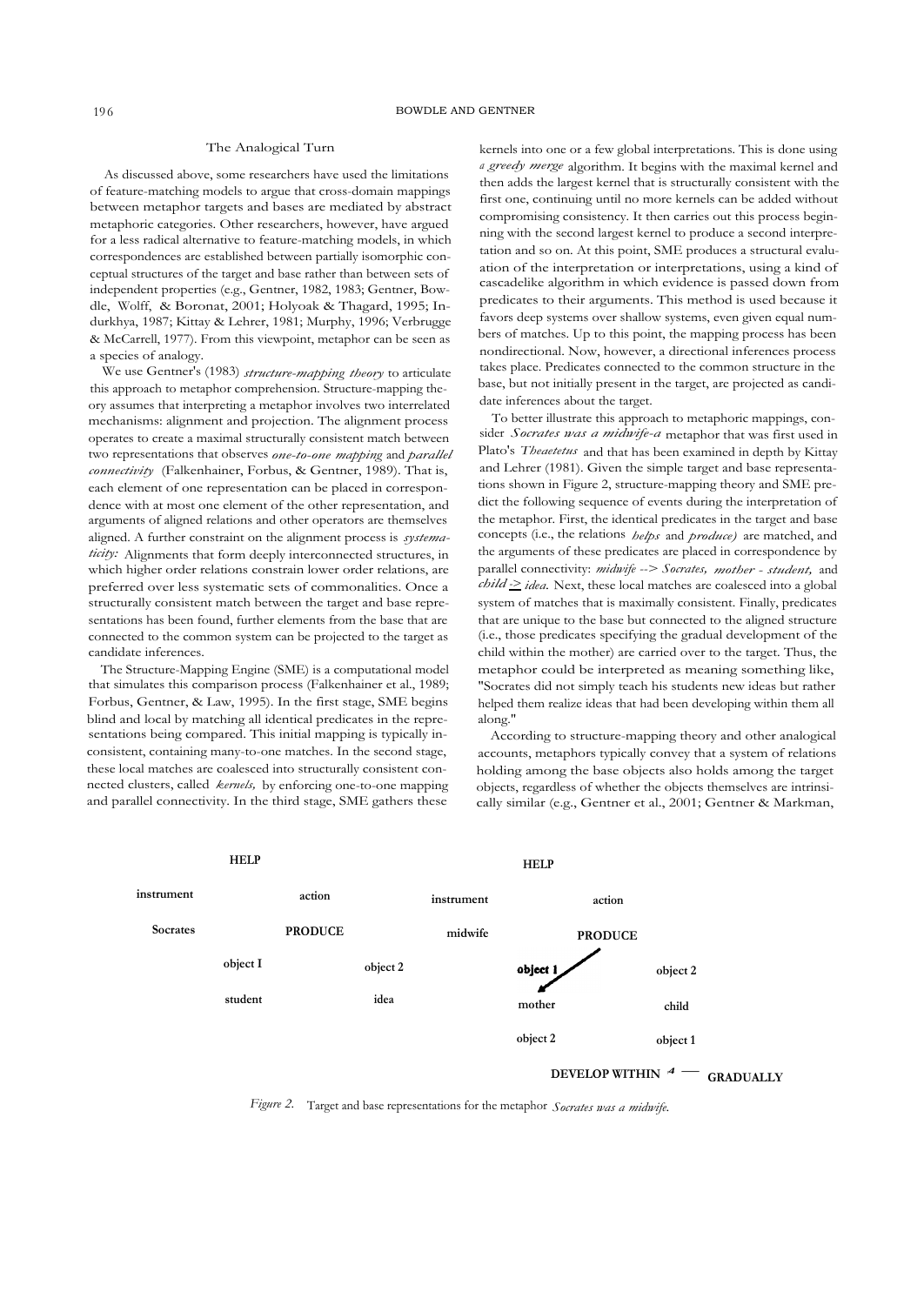1997). In fact, the centrality of relational predicates in metaphor comprehension has been confirmed by several recent studies. For example, people's interpretations of metaphors tend to include more relations than simple attributes, even for statements like *Tree trunks are drinking straws* in which both types of commonalities seem potentially salient (e.g., Gentner & Clement, 1988; Shen, 1992; Tourangeau & Rips, 1991). Further, Gentner and Clement (1988) found that the relationality of people's metaphor interpretations was positively related to the judged aptness of these same metaphors.

This relational focus allows structure-mapping theory and kindred models to meet many of the challenges posed to standard comparison theories of metaphor comprehension, but without requiring the additional processing step of deriving a metaphoric category from the base concept. The problem of property selection is solved because only those common elements that are part of the maximal structurally consistent match will be included in a metaphor's interpretation. Thus, although both Socrates and midwives breath air, this shared property does not contribute to the meaning of *Socrates* was *a midwife* because it is not relevant to the aligned system shown in Figure 2. The problem of establishing correspondences between nonidentical, domain-specific properties is also solved because distinctive elements can be aligned if they play common relational roles in the target and base. Thus, the alignment of *child* and *idea* in the above example was determined by their participation in like relational structures, and not by any physical similarities between the two entities. In some cases, such matching elements may even undergo *rerepresentation* to improve the quality of the alignment-that is, implicit identities within the common system may be rendered explicit (e.g., Forbus et al., 1995; Kotovsky & Gentner, 1996; Yan, Forbus & Gentner, 2003). A principal mode of rerepresentation is what Clement, Mawby, and Giles (1994) called *generalization by abstraction,* in which distinctive semantic features of nonidentical predicates are omitted so that identities at a higher level of representation are obtained. For example, the fact that both the target and base representations in Figure 2 contain the identical relation *produce* could be seen as the outcome of rerepresenting two different, domain-specific rela*tions-realize* in the target (as in "Socrates helped his students realize ideas") and *give birth to* in the base (as in "A midwife helps a mother give birth to a child"). Such rerepresentations could account for the occurrence of *emergent properties,* or properties not directly associated with isolated target and base terms, in people's interpretations of metaphors (Black, 1962; Tourangeau & Rips, 1991).

A further advantage of treating metaphors as analogies is the provision of a constrained mechanism for projecting candidate inferences. Specifically, distinctive elements of the base can be transferred to the target to the extent that they are connected to the common relational system. This mechanism also offers a plausible explanation of metaphoric asymmetries. Because inferences flow from the base to the target and assuming that people expect metaphors to be informative, reversed metaphors will be unacceptable whenever there are no distinctive properties of the original target concept that can plausibly be inferred of the original base concept (Bowdle & Gentner, 1997). If this is true, then it should follow that metaphoric asymmetries arise late in the course of metaphor comprehension-according to structure-mapping theory, inference projection takes place following the initial stage of

structural alignment, which is itself a symmetric matching process (see Wolff & Gentner, 2000). In fact, this prediction has been confirmed by Wolff and Gentner (2004), who found that people responded to reversed metaphors as meaningful when given rapid deadlines (i.e., less than 1,200 ms), but not when allowed to fully process the statements. Critically, these findings are inconsistent with categorization models of metaphor, which require that the target and base play distinct roles-and are therefore not reversible-from the very outset of comprehension.

Indeed, analogical accounts of metaphor comprehension offer a computationally more tractable explanation of the flexibility of metaphoric mappings than do categorization models. Consider again A *child is a snowflake* and *Youth is a snowflake.* On the present view, these metaphors suggest different meanings not because the targets make different selections from among multiple metaphoric categories abstracted from the base but rather because the metaphors invite alignments among different systems of predicates. Specifically, the concept *child* includes the knowledge that all children are special, whereas the concept *youth* includes the knowledge that youth is a temporary state. These two targets will therefore tend to align with distinct aspects of the base concept *snowflake,* resulting in different interpretations.

The analogical approach to metaphoric mappings implies that contrary to the claims of categorization models, metaphors can indeed be understood by directly linking concepts from different domains of knowledge. In this sense, the present view may be seen as an extension of the standard comparison theories reviewed earlier, albeit one using more dynamic and inferentially productive mechanisms than a simple feature-matching process. Of course, one might argue that these mechanisms are far removed from what is commonly meant by "comparison" and that metaphors should not be classified as such (e.g., Holyoak & Thagard, 1995; Lakoff & Johnson, 1999). However, a growing body of evidence suggests that even the comprehension of literal similarity comparisons such as A *zebra is like a horse* involves structural alignment and inference projection rather than mere feature matching (e.g., Bowdle & Gentner, 1997; Jameson & Gentner, 2003; Markman & Gentner, 1993, 2000; Medin et al., 1993). To therefore claim that literal comparisons are also not really comparisons would be absurd. We would argue that literal comparisons, analogies, and metaphors all rely on the same basic mechanisms, with analogies and metaphors more likely to focus on relational commonalities and metaphors more likely to involve cross-domain mappings.

If we accept that metaphors can be understood as figurative comparison statements, does this mean that categorization is irrelevant to metaphoric mappings? We believe that the answer is no. In the following section, we argue that categorization may come to play an increasing role during comprehension as metaphors are conventionalized. Going further, we propose that it is the initial act of comparison that gives rise to conventional metaphoric categories.

### Conventionality, Polysemy, and Metaphor Comprehension

## *Comparison and the Induction of Metaphoric Categories*

Like analogies, metaphors can lend additional structure to problematic target concepts, thereby making these concepts more coherent. However, this is not the only way in which metaphors may lead to knowledge change. It is often claimed that metaphors are a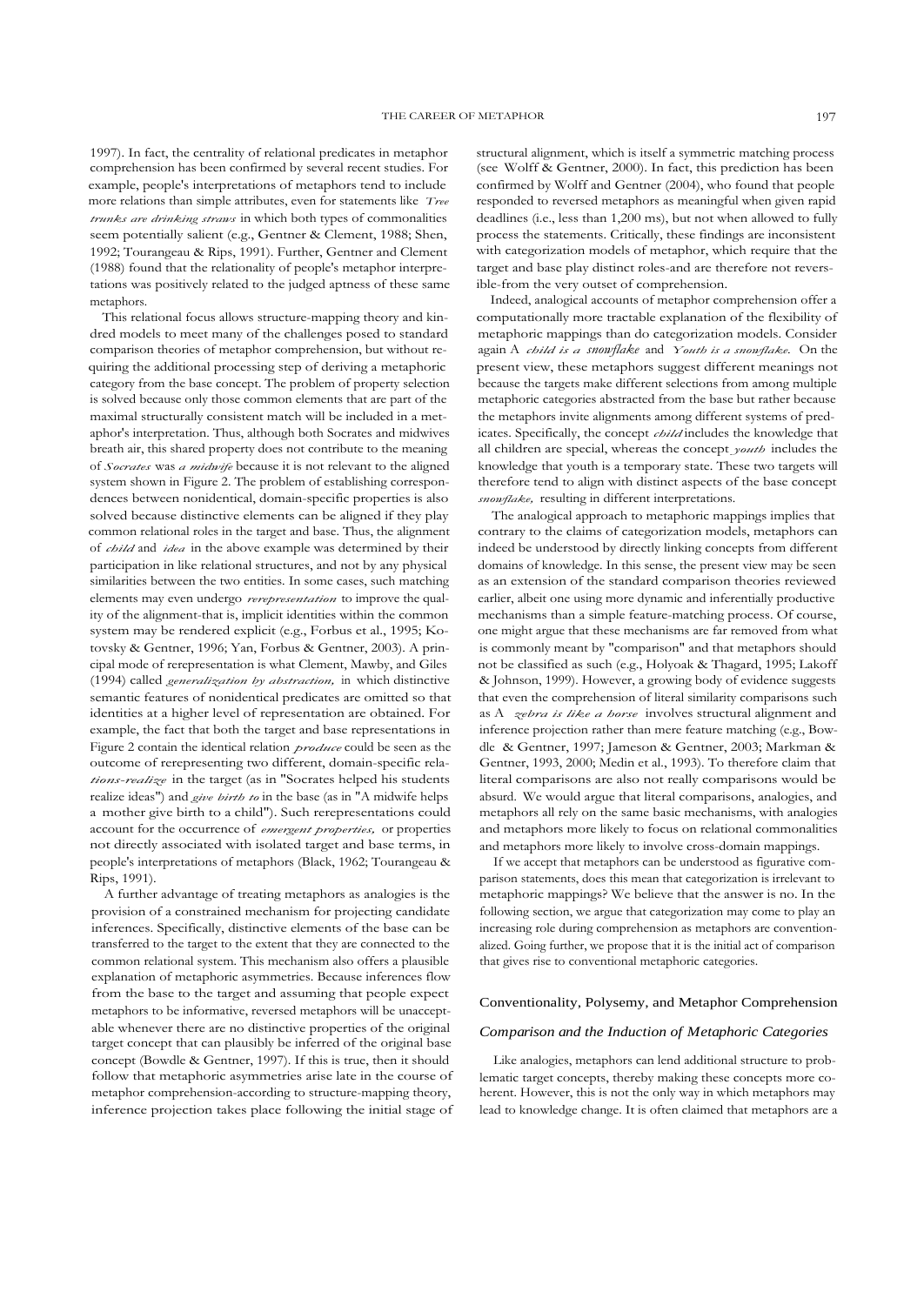primary source of polysemy-they allow words with certain specific meanings to take on additional, related meanings (e.g., Gibbs, 1994, 1996; Lakoff, 1987; Lehrer, 1990; Miller, 1979; Nunberg, 1979; Sweetser, 1990). For example, consider the word *roadblock.* There was presumably a time when this word referred only to a barricade set up in the road. With repeated use as the base term of metaphors such as *Fear is a roadblock to success,* however, *roadblock* has also come to refer to any obstacle to meeting a goal. Likewise, the term *gold mine,* which literally refers to a hole in the ground from which gold is excavated, has over time acquired the more figurative sense *anything that is a source of something valuable.*

What is interesting about these and other examples of metaphoric polysemy is that the secondary, figurative senses are typically more abstract than the original word senses. That is, the derived meanings strongly resemble the types of metaphoric categories described by Glucksberg and Keysar (1990) and other proponents of categorization models. But if metaphors are processed as comparisons, as we have argued, how do they give rise to such abstractions? We believe that the answer to this question follows naturally from viewing metaphor as a species of analogy. Research on analogical problem solving has shown that the alignment of two relationally similar situations can do more than simply provide a solution to the target problem-such alignments may also lead to the induction of abstract problem schemas that can be applied to future situations (e.g., Bassok & Holyoak, 1989; Brown, Kane, & Echols, 1986; Gentner, Loewenstein, & Thompson, (2003); Gick & Holyoak, 1983; Kotovsky & Gentner, 1996; Novick & Holyoak, 1991; Ross & Kennedy, 1990). For example, Gick and Holyoak (1983) found that people were better able to solve Duncker's (1935/1945) radiation problem when they had previously studied two analogous convergence problems-one involving a general trying to overtake a fortress by dividing his army into several small groups and one involving a firefighter trying to extinguish an oil-well fire by using several small hoses-than when they had studied only one such problem. Gick and Holyoak claimed that prior comparison of the two analogous problems led to the creation of a convergence schema that captured the common relational structure of the problems. Because this schema eliminated domain-specific details of the original convergence problems, it was easier to align with the new radiation problem than the original problems would have been. In other words, the radiation problem could be solved simply by seeing it as an instance of this abstract problem category.

We propose that similar forces are at work during metaphor comprehension. When a metaphor such as *An obsession is a tumor* is first encountered, both the target and base terms refer to specific concepts from different semantic domains, and the metaphor is interpreted by (a) aligning the two representations and (b) importing predicates from the base to the target, which can serve to amplify the target representation. As a result of this mapping, the common relational structure that forms the basis of the metaphor's interpretation will increase in relative salience. That is, the aligned system of predicates will become more strongly activated, and nonalignable predicates will be suppressed (Gernsbacher, Keysar, & Robertson, 1995). As in analogical problem solving, this may lead to the induction of an abstract relational schema that preserves only identical elements of the target and base, including any initially nonidentical predicates that have been successfully rerepresented. The comparison has created a common metaphoric category for the target and base concepts. Now suppose that the base of the metaphor, having been found to convey useful information about the target, is figuratively compared with a range of new targets in future discourse (e.g., *Doubt is a tumor, A grudge is a tumor).* If these new alignments yield the same basic interpretation as the original alignment-that is, if the same abstract relational schema is repeatedly derived or activated in the context of the base-then the abstraction may become conventionally associated with the base. At this point, the base term will be polysemous, having both domain-specific meaning and a related domaingeneral meaning. In other words, the base term will have achieved the type of dual reference described by Glucksberg and Keysar (1990). We refer to this evolution toward metaphoric polysemy as *the career of metaphor* (Bowdle, 1998; Bowdle & Gentner, 1995; Gentner & Bowdle, 2001; Gentner & Wolff, 1997). (For related proposals, see Holyoak & Thagard, 1995, and Murphy, 1996.)

Of course, not just any metaphor can lead to lexical extension of the base term. Rather, there are at least two constraints on the metaphoric creation of polysemous words. First, the alignment of the target and base concepts must be able to suggest a coherent category. Mappings that focus on relational structures are therefore more likely to generate stable abstractions than mappings that focus on less systematic object descriptions (see also Gentner, in press; Gentner & Kurtz, in press; Ramscar & Pain, 1996; Shen, 1992; Zharikov & Gentner, 2002). For example, the metaphor *The sun is a tangerine* elicits two common attributes of the target and base: Both are round in shape, and both are orange in color. Because these two attributes are not systematically related, the metaphor is unlikely to suggest a category of things that are round and orange, and it will not lead to lexical extension of the base term *tangerine.* Second, even if a metaphor is able to suggest a coherent category, the abstraction must not already be lexicalized. This follows from E. V. Clark's (1992) principle of *preemption by synonymy:* If a potential innovative use of a term is synonymous with a well-established term, then the former will be preempted by the latter and will be considered unacceptable. For example, the metaphor *An encyclopedia is a silver mine* elicits the common property of being a source of something valuable. However, this meaning is already lexicalized by the term *gold mine.* The term *silver mine* is therefore unlikely to acquire this meaning as a secondary sense.

Like categorization models, then, the career of metaphor hypothesis predicts that metaphoric categories may be created during the course of metaphor comprehension in the form of abstract relational schemas. However, the present account differs from existing categorization models in two critical ways. First, metaphoric categories are derived from the common relational structure of the target and base concepts and not from the base concept alone. Second, because metaphoric categories are created as a byproduct of figurative comparisons, they do not affect the interpretation of these comparisons. But we believe that this state of affairs is only temporary. If a base term has been used frequently enough to become polysemous and to automatically elicit a metaphoric category, it is only natural to assume that the abstraction can contribute to the meaning of a metaphor.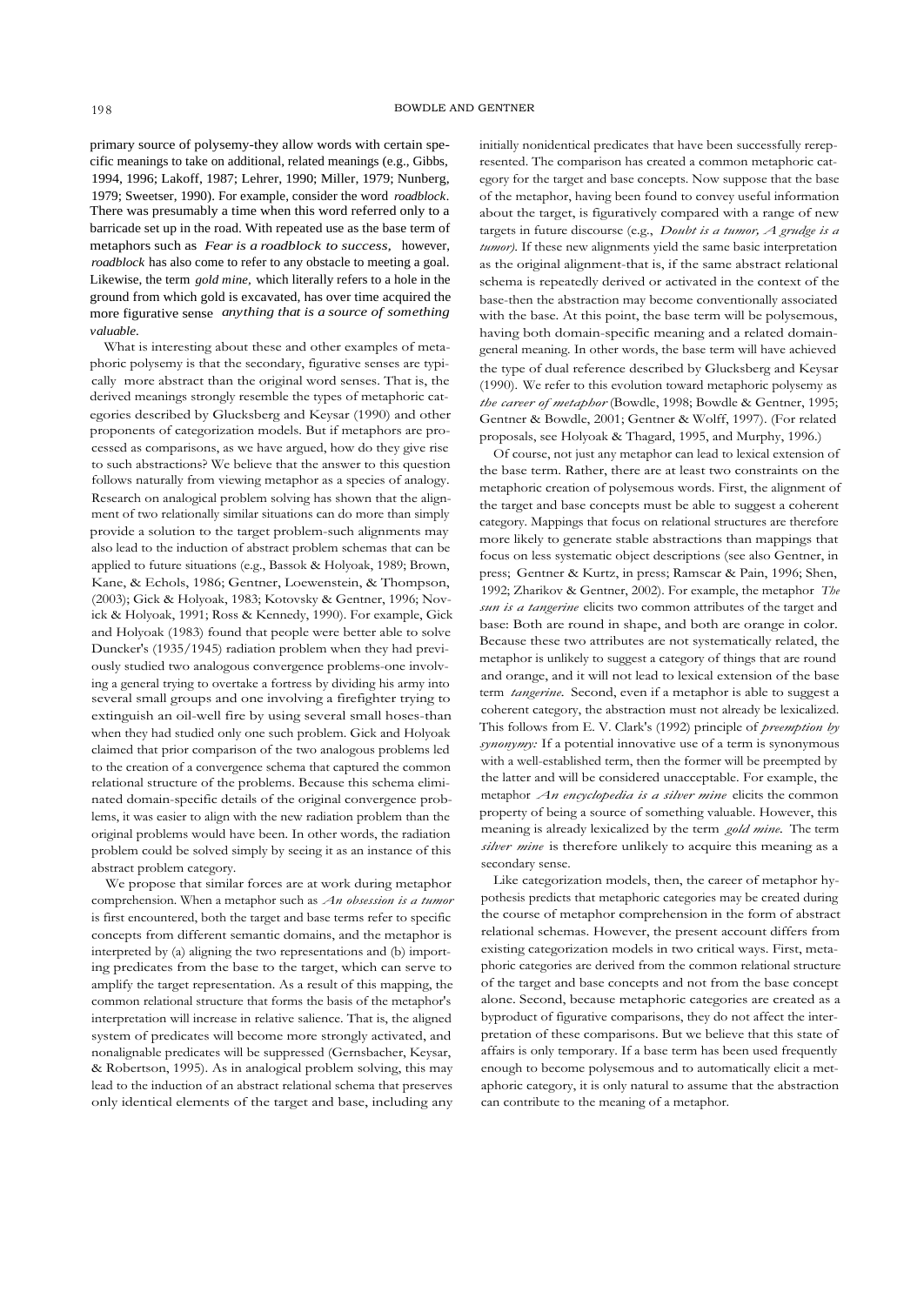## *Conventionality and Categorization*

Research on metaphor comprehension often treats metaphor as an undifferentiated type of figurative language. However, a number of theorists have argued that metaphor is pluralistic and that the manner in which a metaphor is comprehended may depend on its level of conventionality (e.g., Blank, 1988; Giora, 1997; Tamer & Katz, 1997). Our account of the relationship between metaphor and polysemy is in line with these claims. Specifically, we believe (a) that the process of conventionalization is essentially one of a base term acquiring a domain-general meaning and (b) that this representational shift will be accompanied by a shift in mode of alignment.

The career of metaphor hypothesis suggests that a computational distinction can be drawn between novel and conventional metaphors. *Novel metaphors* involve base terms that refer to a domain-specific concept but are not (yet) associated with a domain-general category. For example, the novel base term *glacier* (as in *Science is a glacier)* has a literal sense ("a large body of ice spreading outward over a land surface") but no related metaphoric sense (e.g., "anything that progresses slowly but steadily"). Novel metaphors are therefore interpreted as comparisons, in which the target concept is structurally aligned with the literal base concept. In contrast, *conventional metaphors* involve base terms that refer both to a literal concept and to an associated metaphoric category. For example, the conventional base term *blueprint* (as in A *gene is a blueprint)* has two closely related senses: "a blue and white photographic print in showing an architect's plan" and "anything that provides a plan." Conventional base terms are polysemous, with the literal and metaphoric meanings semantically linked because of their similarity. Conventional metaphors may therefore be interpreted either as comparisons, by matching the target concept with the literal base concept, or as categorizations, by seeing the target concept as a member of the superordinate metaphoric category named by the base term.

This raises an interesting question: How, exactly, are metaphoric categories applied to target concepts during comprehension? We suggest that categorization, be it figurative or literal, relies on the same basic mechanisms as comparison-namely, structural alignment and inference projection. Many theories of categorization assume that items are categorized by means of comparison, either to abstracted prototypes (e.g., Posner & Keele, 1968; Reed, 1972; Rosch & Mervis, 1975) or to actual exemplars (e.g., Brooks, 1978; Medin & Schaffer, 1978; Nosofsky, 1986). Thus there is no reason to believe that the processes involved in categorization are different in kind from those involved in comparison. Both processes involve some kind of alignment of representations to establish commonalities and guide the possible inheritance of further properties. The primary distinction between the two may lie in the kind and degree of inference projection. Although comparison processing entails the projection of inferences, the inference process is highly selective; only those properties connected to the aligned system are likely to be considered for projection. In contrast, categorization involves complete inheritance: Every property true of the base should be projected to the target.

Thus, the career of metaphor claim that conventional metaphors may be interpreted as comparisons or as categorizations can be rephrased by saying that such metaphors may be processed as

*horizontal alignments* (mappings between representations at roughly the same level of abstraction) or as *vertical alignments* (mappings between representations at different levels of abstraction). There is, however, reason to expect that these two modes of alignment will not be favored equally for conventional metaphors. Let us assume that both meanings of a conventional base term are activated simultaneously during comprehension and that attempts to map each representation to the target concept are made in parallel (Gentner & Wolff, 1997). This would be akin to parallelprocess models of idiom comprehension (e.g., Estill & Kemper, 1982; Swinney & Cutler, 1979). Which of these mappings wins will depend on a number of factors, including the context of the metaphor and the relative salience of each meaning of the base term (Giora, 1997; Williams, 1992). All else being equal, however, aligning a target with a metaphoric category should be computationally less costly than aligning a target with the corresponding literal base concept. For one thing, metaphoric categories will contain fewer predicates than the literal concepts they were derived from, and a higher proportion of these predicates can be mapped to relevant target concepts. Moreover, assuming that the predicates of metaphoric categories will tend to be more domain general than those of literal base concepts, metaphoric categories should require less rerepresentation when matched with domainspecific predicates in a target concept. In general, then, conventional metaphors will tend to be interpreted as categorizations rather than as comparisons because the former mode of alignment will be completed more rapidly than the latter.

In summary, the career of metaphor hypothesis states that aligning the literal target and base concepts of a metaphor can lead to the induction and eventual lexicalization of domain-general relational schemas, which can act as metaphoric categories. This predicts that as metaphors become increasingly conventional, there will be a shift in mode of alignment from comparison to categorization (Bowdle, 1998; Bowdle & Gentner, 1995; Gentner & Bowdle, 2001; Gentner & Wolff, 1997). The career of metaphor hypothesis is consistent with a number of recent proposals, according to which novel metaphors invite sense creation but conventional metaphors invite sense retrieval (e.g., Blank, 1988; Giora, 1997; Turner & Katz, 1997). On the present view, the senses retrieved during conventional metaphor comprehension are abstract metaphoric categories.

This approach to metaphor has a number of advantages over other approaches. First, it captures many of the intuitions behind both traditional comparison models of metaphor comprehension and more recent categorization models, but without falling prey to the limitations of either. Second, it provides a mechanism for the metaphoric generation of polysemous words. Third, it renders explicit the processing differences between metaphors at different levels of conventionality. Finally, it is parsimonious-rather than treating metaphor as a special class of language or thought, it unifies metaphor with analogy and with other types of conceptual mapping that rely on structural alignment and inference projection, including literal comparison and literal categorization.

## Experimental Evidence

The career of metaphor hypothesis is supported by two existing lines of experimental evidence. First, conventional metaphors are comprehended faster than novel metaphors (Blank, 1988; Gentner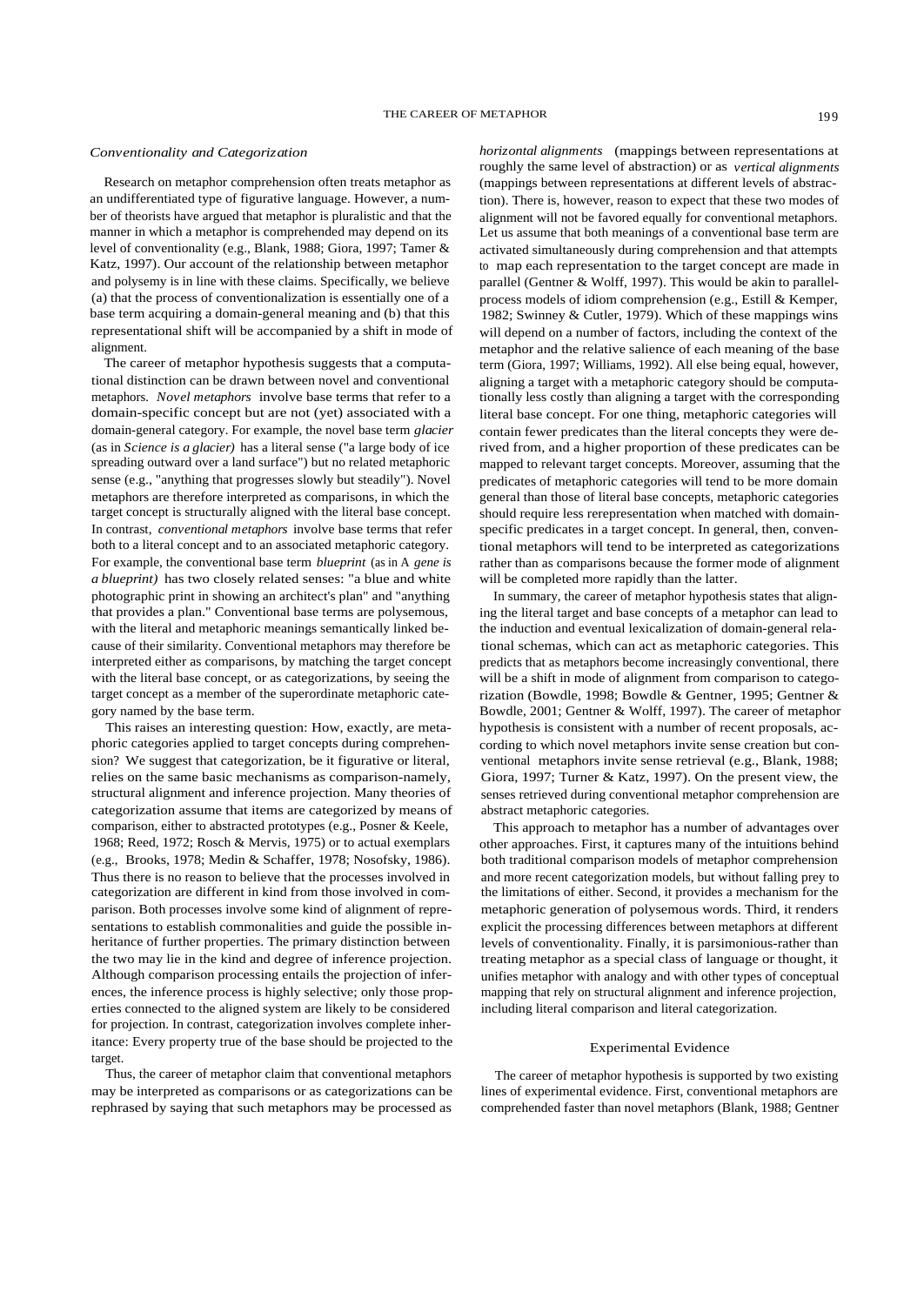& Wolff, 1997). For example, Blank (1988) found that conventional metaphors were read as quickly as literal sentences, whereas novel metaphors took significantly longer to understand. Second, conventional metaphors are processed more asymmetrically than novel metaphors (Gentner & Wolff, 1997). Gentner and Wolff (1997) found that conventional metaphors were comprehended faster when primed by base terms than when primed by target terms, whereas both prime types were equally effective for novel metaphors. Both of these findings can be taken as implying that conventional base terms, unlike novel base terms, have highly accessible metaphoric meanings that can be invoked during processing.

However, neither of these findings directly demonstrates an actual shift in processing as one moves from novel to conventional metaphors, let alone that this shift is one from comparison to categorization. The goal of this research is to directly test for the processing shift predicted by the career of metaphor.

We conducted a series of experiments in which subjects were asked to interpret or evaluate novel and conventional figurative statements. In constructing these studies, we made use of what may seem an unlikely tool: namely, the grammatical distinction between metaphors and similes. In formal terms, *a metaphor* is a figurative statement expressed by means of the copula, taking the form An *X is a* Y. A *simile* is a figurative statement using a comparative term such as *like* or as, taking the form An *X is like a Y.* For example, one can say both *The mind is a computer* and *The mind is like a computer.* This linguistic alternation is interesting because metaphors are grammatically identical to literal categorization statements (e.g., *A sparrow is a bird),* and similes are grammatically identical to literal comparison statements (e.g., A *sparrow is like a robin).* If form follows function in language use, metaphors and similes may tend to promote different comprehension strategies. Specifically, metaphors should invite classifying the target as a member of a category named by the base, whereas similes should invite comparing the target to the base. We refer to this link between form and function in figurative language as *grammatical concordance.*

The notion of grammatical concordance is supported by a number of studies that have found clear differences between metaphors and similes in terms of their interpretation and evaluation (e.g., Aisenman, 1999; Gibb & Wales, 1990; Glicksohn, 1994; Gregory & Mergler, 1990; Kennedy, 1982; Verbrugge, 1980). Gibb and Wales (1990) found that abstract base terms (e.g., *beauty, imprisonment)* were more likely than concrete base terms (e.g., *cloud, pearl)* to be associated with a preference for metaphors over similes. This makes sense if metaphors, unlike similes, invite categorization, and therefore apply most naturally when the base term is more general than the target term. Gregory and Mergler (1990) found that similes were more likely than metaphors to highlight nonobvious similarities between targets and bases. This supports the claim that similes, unlike metaphors, invite comparison and therefore are likely to involve a larger radius of potential commonalities.

To the extent that grammatical concordance has psychological force, the metaphor-simile distinction offers a valuable tool for examining the use of comparison and categorization during figurative language comprehension. In the experiments reported below, we use this distinction to test the processing predictions made by the career of metaphor hypothesis. In Experiment 1 we test a

straightforward prediction of our account, namely, that the metaphor form should become increasingly felicitous relative to the simile form as one moves from novel to conventional figurative statements.

#### Experiment 1: Grammatical Form Preferences

According to the career of metaphor hypothesis, conventionalization results in a shift in mode of alignment from comparison to categorization-as metaphoric categories are lexicalized as secondary meanings of base terms, these categories will come to play an increasing role during comprehension. Thus, assuming that form reflects function in figurative language, there should be a shift in mode of expression from the comparison (simile) form to the categorization (metaphor) form as figurative statements become increasingly conventional. In Experiment 1, we tested this prediction by giving subjects novel and conventional figurative statements in both grammatical forms and asking them to indicate which grammatical form they preferred for each statement. We also gave subjects statements in which the target was literally similar to the base (e.g., *lemon - orange)-for* which the comparison form should be preferred-and statements in which the target was a member of a literal category named by the base (e.g., *whale -> mammal)-for* which the categorization form should be preferred. This was done not only as a manipulation check but also to provide points of comparison for subjects' responses to the figurative statements.

To ensure the generality of our results, we varied the degree of target abstractness for the figurative statements. Although most metaphors and similes involve relatively concrete base terms (e.g., Katz, 1989; Lakoff & Johnson, 1980; Lakoff & Turner, 1989), their target terms may be either abstract, as in *Time is (like) a river,* or concrete, as in A *soldier is (like) a pawn.* Subjects received both abstract and concrete targets paired with novel and conventional bases.

## *Method*

*Subjects. Sixteen* Northwestern University undergraduates participated in partial fulfillment of a course requirement.

*Materials and design.* The figurative statements were selected on the basis of norming studies in which we collected conventionality and concreteness ratings from independent groups of subjects. The materials used in the norming studies consisted of 100 figurative statements that were either adapted from the existing literature (e.g., Gentner & Wolff, 1997; Glucksberg et al., 1997; Katz, Paivio, Marschark, & Clark, 1988; Ortony et al., 1985) or created by us.

For the conventionality ratings, an initial group of 16 Northwestern University *undergraduates were given a* randomized list of the 100 figurative statements. Half the subjects received the statements as metaphors, and half received them as similes. The subjects provided a brief interpretation of each statement. Next, the modal interpretation of each statement (as determined by two blind judges) was used to create a canonical metaphoric meaning for the base term, in the form "anything that X." For example, the figurative statement *Time is (like) a river yielded* the canonical metaphoric meaning "anything that flows forward" for the base term *river.* Finally, 16 additional Northwestern University *undergraduates were* given a randomized list of the 100 base terms followed by the canonical metaphoric meaning. They rated how conventional or familiar each meaning was as an alternative sense of the base term on a scale of 1 *(very novel)* to 10 *(very conventional).*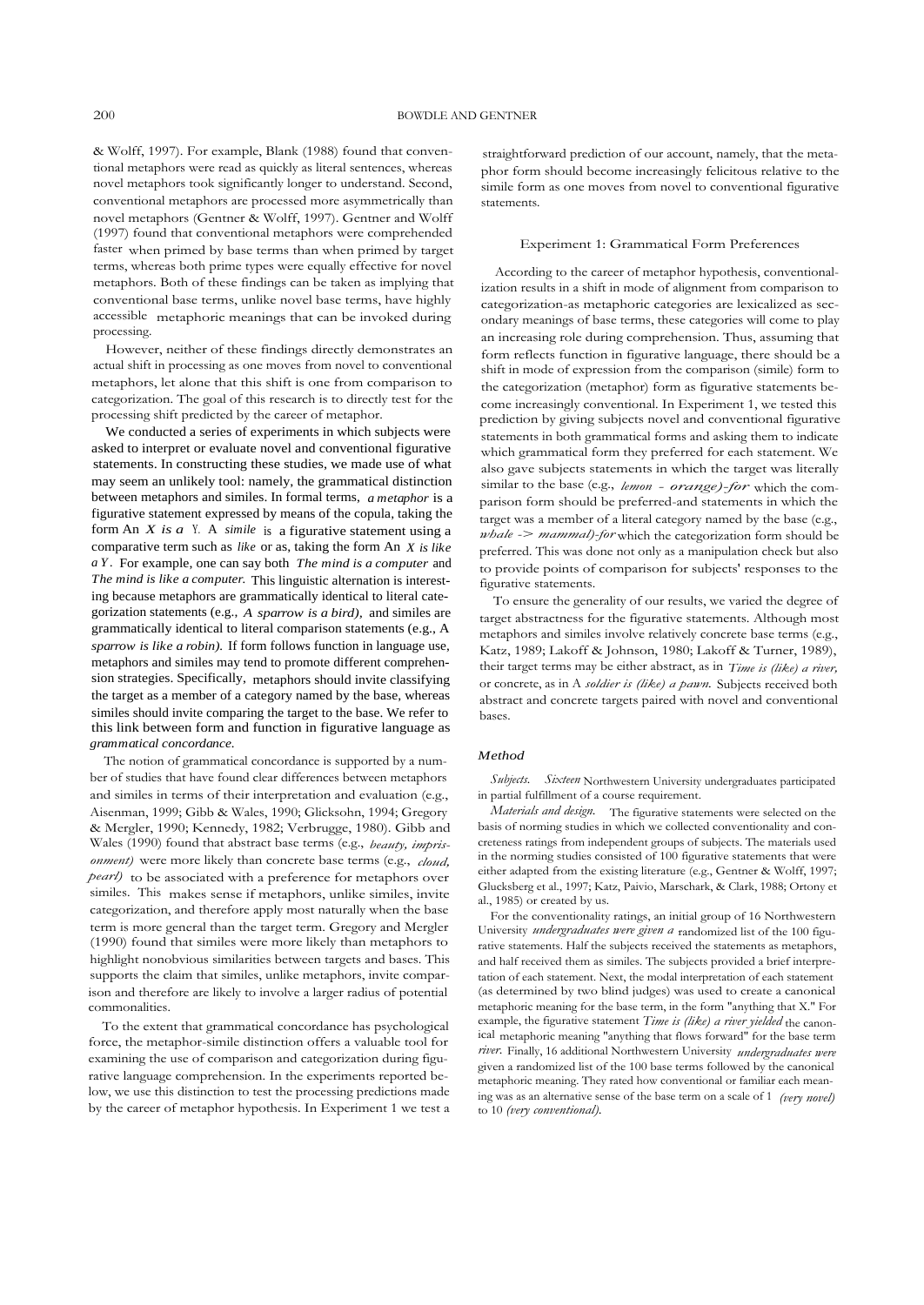The concreteness ratings were collected from a separate group of 16 Northwestern University undergraduates. The subjects were presented with a randomized list of the 100 target terms and 100 base terms in isolation. They rated the concreteness of each term on a scale of *1 (very abstract)* to *10 (very concrete).*

On the basis of the results of these norming studies, 16 novel figurative statements (mean conventionality rating = 3.31) and 16 conventional figurative statements (mean conventionality rating = 7.82) were selected. Each of these sets was further divided into 8 abstract and 8 concrete statements. Abstract statements contained target terms that were significantly less concrete than the base terms (mean difference in concreteness ratings = 5.75), and concrete statements contained target and base terms of approximately equivalent concreteness (mean difference in concreteness ratings = 0.61). (Both abstract and concrete statements involved bases that were rated as highly concrete,  $M = 8.98$ .) To ensure that all of the figurative statements were interpretable, we used only those statements that were given the modal interpretation by at least half of the initial group of participants in the first norming study. Thus, although metaphors and similes can often convey a wider range of meanings than their literal counterparts (Ortony, 1980), there was a fairly high level of agreement on the gist of these figurative statements.

In Experiment 1, each subject received all 32 figurative statements in both the comparison (simile) form and the categorization (metaphor) form. In addition, each subject received 16 literal comparison statements and 16 literal categorization statements in both grammatical forms. (Examples of all four statement types are given in Table 1.) Thus the factors were statement type (four levels) and, for the figurative statements, target concreteness (two levels) and grammatical form (two levels), with all factors within subjects.

Procedure. Subjects were run in groups of 1-4. Each subject was seated in a separate booth and given a booklet containing the 64 statement pairs in a random order. For each pair of statements, the two grammatical forms were separated by a 10-point numerical scale. Half the subjects received the comparison forms on the left and the categorization forms on the right, and half received the reverse order. Subjects indicated which form-comparison or categorization-they felt was more natural or sensible for each pair by circling a number on the 10-point scale. They were told that the stronger their preference for the statement on the left, the closer their answer should be to 1, and the stronger their preference for the statement on the right, the closer their answer should be to 10.

#### *Results and Discussion*

Table 2 shows the mean grammatical form preference ratings, transformed so that higher numbers indicate a preference for the

Table 1 *Sample Materials*

| Statement type          | Examples                                                           |
|-------------------------|--------------------------------------------------------------------|
| Novel figurative        |                                                                    |
| Abstract                | A mind is (like) a kitchen.                                        |
|                         | Friendship is (like) wine.                                         |
| Concrete                | A beach is (like) a grill.                                         |
|                         | A newspaper is (like) a telescope.                                 |
| Conventional figurative |                                                                    |
| Abstract                | Faith is (like) an anchor.                                         |
| Concrete                | An opportunity is (like) a doorway.<br>Alcohol is (like) a crutch. |
|                         | A soldier is (like) a pawn.                                        |
| Literal comparison      | An encyclopedia is like a dictionary.                              |
|                         | Tape is like glue.                                                 |
| Literal categorization  | A bracelet is an ornament.                                         |
|                         | Pepper is a spice.                                                 |

## Table 2

*Mean Preferences for the Categorization Form for Experiment 1*

|                                                                                             |                              |                              |              | Abstract     |              | Concrete     |
|---------------------------------------------------------------------------------------------|------------------------------|------------------------------|--------------|--------------|--------------|--------------|
| Statement type                                                                              | M                            | SD                           | м            | SD           | M            | SD           |
| Novel figurative<br>Conventional figurative<br>Literal comparison<br>Literal categorization | 2.81<br>4.35<br>2.72<br>8.99 | 0.83<br>0.87<br>0.96<br>0.75 | 2.54<br>4.74 | 0.90<br>1.11 | 3.08<br>3.95 | 0.88<br>0.87 |

*Note.* Maximum score = 10.

categorization (metaphor) form over the comparison (simile) form. Not surprisingly, these ratings were high for literal categorization statements but low for literal comparison statements. More critically, the grammatical form preference ratings were higher for conventional figurative statements  $(M = 4.35)$  than for novel figurative statements  $(M = 2.81)$ . In other words, subjects found the metaphor form more acceptable for the conventional figuratives. This is as predicted by the career of metaphor hypothesis-if conventionalization results in a shift from comparison to categorization, then there should be a corresponding shift from similes to metaphors. Comparisons between the figurative and literal statement ratings yielded further support for the career of metaphor hypothesis. First, subjects' preference for the comparison form was nearly as great for novel figuratives as it was for literal comparisons. This is consistent with our claim that because novel base terms refer only to a domain-specific concept, novel figuratives can be processed only as comparisons (i.e., by horizontal alignment). The simile form is preferred because it is concordant with this mode of alignment. Second, as predicted, there was a shift toward the categorization form for conventional figuratives, consistent with the claim that vertical alignment (concordant with the metaphor form) is possible for conventional figuratives. However, consistent with our position, this shift was not absolute. As noted above, because conventional base terms refer both to a literal concept and to a related metaphoric category, conventional figuratives may be processed either horizontally (as comparisons) or vertically (as categorizations). This predicts that people should be rather pluralistic in their approach to conventional figuratives. Supporting this claim, the preference for categorization form fell well short of that found for literal categorizations. For conventional figurative, both the simile form and the metaphor form are felicitous, as both are concordant with a possible mode of alignment.

One-way (statement type: novel figurative, conventional figurative, literal comparison, literal categorization) analyses of variance (ANOVAs) were conducted on the subject and item means. (In the subject analysis, statement type was within subject; in the item analysis, statement type was between items.) The predicted effect of statement type was confirmed,  $F_s(3, 45) = 185.10$ , p < 001, and F;(3, 60) = 122.41,  $p < .001$ . Subsequent analyses showed that the preference for the categorization form was greater for literal categorizations than for conventional figuratives, and greater for conventional figuratives than for either novel figuratives or literal comparisons ( $p < .001$  by Tukey's honestly significant difference [HSD] test).

Focusing solely on the figurative statements, 2 (conventionality: novel, conventional) X 2 (concreteness: abstract, concrete)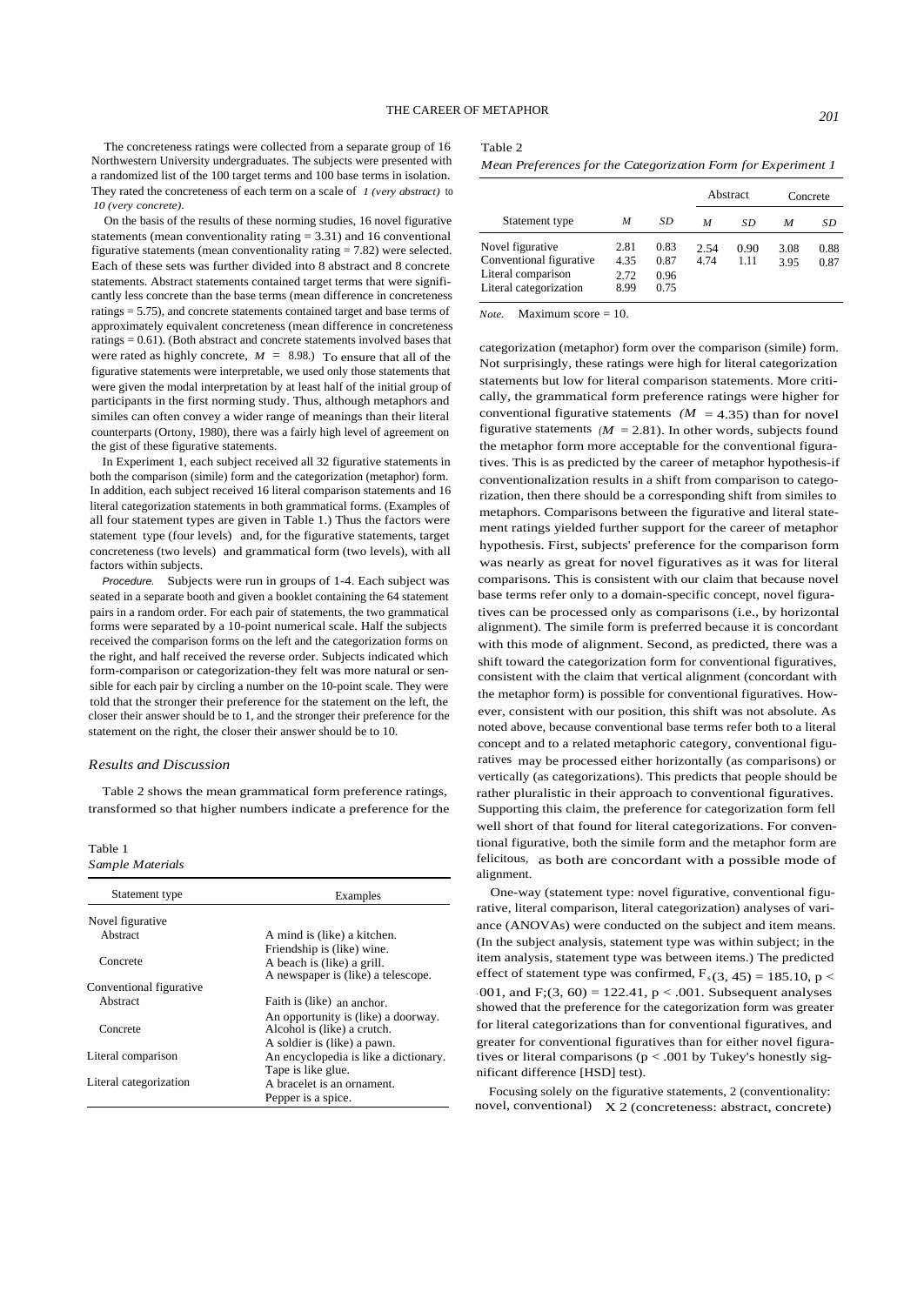ANOVAs were conducted on the subject and item means. (Both factors were within subject and between items.) As in the earlier analyses, subjects' preference for using the categorization form was higher for conventional figuratives than for novel figuratives,  $F_F(1, 15) = 31.99$ ,  $p < .001$ , and  $F_i(1, 28) = 10.96$ ,  $p < .005$ . There was no main effect of concreteness. However, there was an unpredicted interaction between conventionality and concreteness, significant by subjects,  $F_s(1, 15) = 28.17$ ,  $p < .001$ , but not by items,  $F(1, 28) = 2.04$ ,  $p < 0.20$ . For novel figuratives, the preference for the categorization form was higher for concrete statements than for abstract statements,  $t<sub>0</sub>(15) = 3.39$ ,  $p < .005$ , and t;(14)  $= 2.32, p < .05$ . For conventional figuratives, the reverse was true, significant by subjects,  $t_s(15) = 3.25$ ,  $p < .01$ , but not by items,  $t$ ; $(14) < 1$ .

#### Experiment 2: Online Comprehension

In Experiment 1, we showed that as figurative statements become increasingly conventional, there is a shift in preference from the simile form to the metaphor form. But does this shift at the linguistic level truly reflect an underlying processing shift? To address this question, we collected online measures of subjects' comprehension of novel and conventional metaphors and similes (as well as literal comparisons and literal categorizations) in Experiment 2. According to the career of metaphor hypothesis, conventionalization results in a representational change whereby abstract metaphoric categories come to be associated with literal base concepts. At the processing level, this implies that novel figurative statements, which lack prestored metaphoric categories, can be comprehended only by comparing the literal target and base concepts, whereas conventional figurative statements can be comprehended either as comparisons (by aligning the target with the literal base concept) or as categorizations (by aligning the target with the metaphoric category named by the base), although the latter process will generally be favored over the former because of its relative speed. The career of metaphor hypothesis therefore makes two basic predictions concerning comprehension time.

First, if conventionalization increases the likelihood of categorization processing, then (averaging across grammatical forms) conventional figuratives should be easier to interpret than novel figuratives. Because metaphoric categories will contain fewer predicates than the literal concepts they were derived from and because a higher proportion of these predicates should be applicable to relevant target concepts, mappings between a target and a metaphoric category will be computationally less costly than mappings between a target and a literal base concept. That is, the maximal structurally consistent match between the target and base representations will be easier to locate for conventional figuratives.

A second and more critical prediction concerns the effects of conventionality on the relative comprehension times of metaphors and similes. If novel figurative statements are processed strictly as comparisons, then novel similes should be easier to interpret than novel metaphors. This is because only the simile form directly invites comparison. The metaphor form initially invites an inappropriate comprehension strategy-it invites searching for a category that does not exist. Novel metaphors must therefore be reinterpreted, which should add to the processing time. In contrast, if conventional figurative statements can be processed either as comparisons or as categorizations, then conventional metaphors

should be easier to interpret than conventional similes. The metaphor form invites categorization and will therefore promote a relatively simple alignment between the target and the abstract metaphoric category named by the base. The simile form invites comparison and will therefore promote a more complex alignment between the target and the literal base concept.

Of course, a potential problem with comparing the comprehension times of metaphors and similes is that metaphors are one word shorter than similes: They omit the word *like. This* could lead to a reading time advantage for metaphors. However, given that *like is* a short, high-frequency adverb, the size of such a reading time advantage should be minimal, and in any case, we predict the reverse advantage for novel figurative statements.

#### *Method*

Subjects. Thirty-two Northwestern University undergraduates participated in partial fulfillment of a course requirement. None had previoysly participated in any similar experiments.

*Materials and design.* Each subject received the *16* novel and *16* conventional figurative statements from Experiment 1. The figurative statements (both abstract and concrete) were presented either as metaphors or as similes, and the grammatical form assignment of the statements was counterbalanced within and between subjects. In addition to the figurative statements, each subject received the <sup>16</sup> literal comparison statements and 16 literal categorization from the previous experiment, presented only in their natural grammatical forms.

Procedure. Subjects were run in groups of 1-4. Each subject was seated in a separate booth in front of a computer screen. Subjects saw the statements presented one at a time. They were instructed to strike the enter key on the keyboard as soon as they understood each statement, type in their interpretation of the statement, and then strike the enter key again to move on to the next statement. Subjects were told to read each statement carefully and to make sure that they had an interpretation in mind before responding.

After subjects read the instructions, they were presented with <sup>16</sup> practice trials followed by the 64 experimental trials presented in a random order. Each trial consisted of a row of asterisks  $(e.g., *********)$  presented for 500 ms, followed by a statement (e.g., *time is a river).* The statement remained visible until the enter key was pressed, and then a window appeared in which the interpretation was typed. When the enter key was pressed again, the next trial began after a 1-s interval. Response timing was initiated when the statement appeared on the screen and was terminated by the first key press.

## *Results and Discussion*

*Comprehension times.* Extreme outliers (reaction times greater than 12 s) and responses associated with missing interpretations were excluded from the comprehension time data (less than 2% of the trials). Table 3 shows the mean comprehension times. As predicted, novel figurative statements took longer to comprehend than conventional figurative statements. Indeed, conventional figuratives were comprehended as rapidly as literal comparisons and literal categorizations. This result replicates Blank's (1988) finding that novel but not conventional metaphors took longer to comprehend than literal statements. More critically, the predicted interaction between conventionality and grammatical form was also obtained (see Figure 3). Novel figuratives were comprehended faster as similes  $(M = 2,871 \text{ ms})$  than as metaphors  $(M = 3,245 \text{ ms})$ ms). This supports our claim that because novel figuratives are processed strictly as comparisons, *they* will be easier to compre-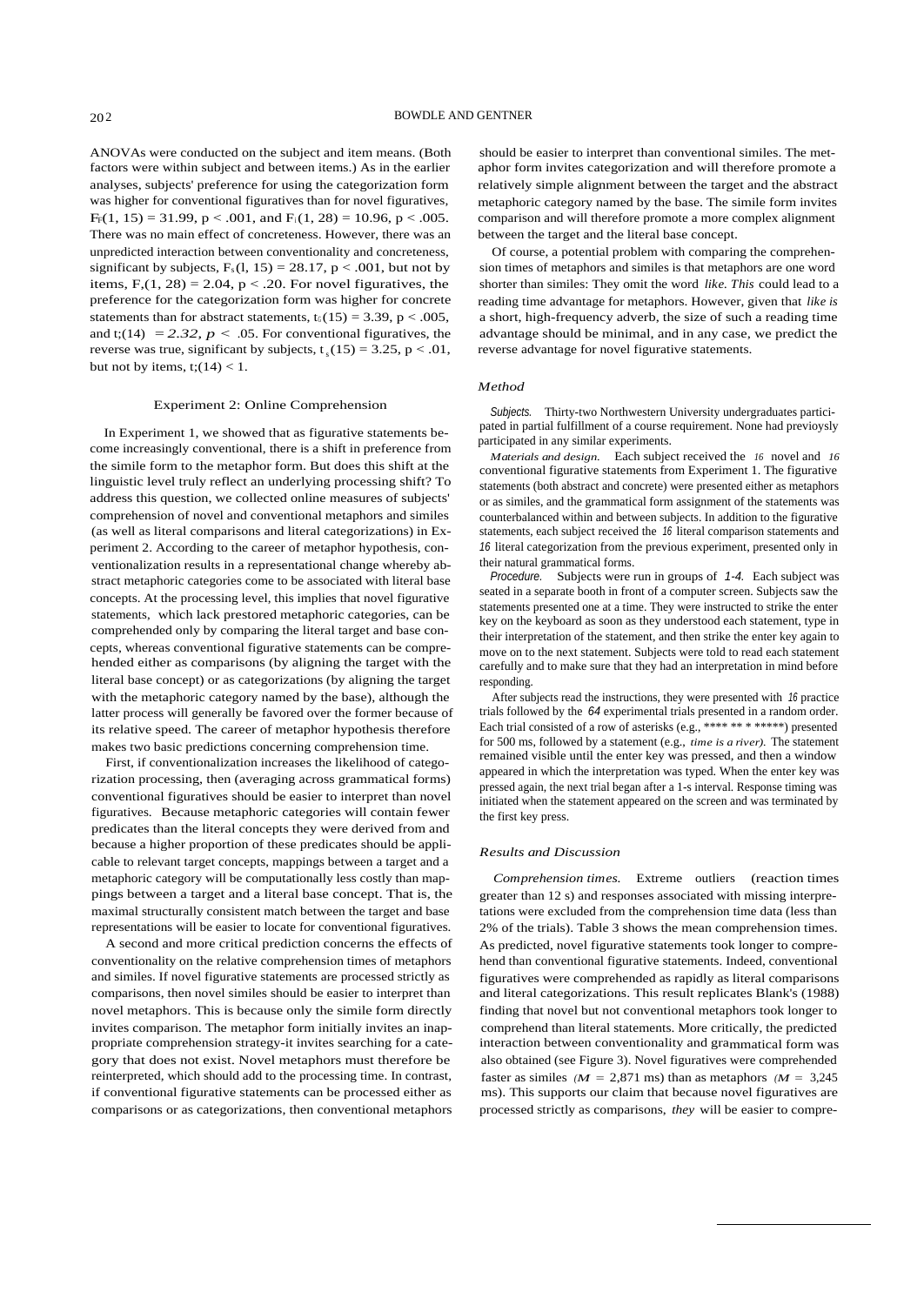|                                                                                             |                                  |                            |                |              | Metaphor       |              | Simile         |              |                |                |  |
|---------------------------------------------------------------------------------------------|----------------------------------|----------------------------|----------------|--------------|----------------|--------------|----------------|--------------|----------------|----------------|--|
|                                                                                             |                                  |                            | Abstract       |              | Concrete       |              | Abstract       |              | Concrete       |                |  |
| Statement type                                                                              | M                                | SD                         | M              | SD           | M              | SD           | M              | SD           | M              | SD             |  |
| Novel figurative<br>Conventional figurative<br>Literal comparison<br>Literal categorization | 3,058<br>2,160<br>1,943<br>1,957 | 1,327<br>834<br>809<br>906 | 3.206<br>2,027 | 1,927<br>837 | 3,284<br>2.099 | 1,418<br>910 | 2,890<br>2,302 | 1.483<br>949 | 2,853<br>2,213 | 1,273<br>1,032 |  |

Table 3 *Mean Comprehension Times in Milliseconds for Experiment 2*

hend when phrased as comparisons than when phrased as categorizations. In contrast, conventional figuratives were comprehended faster as metaphors  $/M = 2,063$  ms) than as similes  $/M = 2,257$ ms). This supports our claim that although conventional figuratives can be processed either as comparisons or as categorizations, they will be easier to comprehend when phrased as categorizations. This is because the metaphor form promotes a computationally less costly alignment between the target and the abstract metaphoric category named by the base term, but the simile form promotes a more complex alignment between the target and the literal base concept.

We conducted 2 (conventionality: novel, conventional) X 2 (grammatical form: metaphor, simile) X 2 (concreteness: abstract, concrete) ANOVAs on the subject and item means. (All three factors were within subject, conventionality and concreteness were between items, and grammatical form was within item.) The predicted effect of conventionality was confirmed: Novel statements took longer to interpret than did conventional statements,  $F<sub>s</sub>(1,31)=31.89, p<.001, and F<sub>s</sub>(1,28)=34.04, p<.001.$ There were no other main effects. The predicted interaction between conventionality and grammatical form was also confirmed,  $F_s(1, 31) = 9.50, p < .005, and F<sub>1</sub>(1, 28) = 7.65, p < .01.$  Novel similes were faster than novel metaphors,  $t$ ,  $(3 \t/2) = 2.16$ ,  $p < .05$ , and  $t_i(15) = 2.24$ , p < .05. In contrast, conventional metaphors



*Figure 3.* Comprehension times for Experiment *2.*

were faster than conventional similes, significant by subjects,  $t_s(31) = 2.27$ ,  $p < .05$ , but not by items,  $t_1(15) = 1.71$ ,  $p < .15$ . There were no other interactions.

To consider the entire set of materials, we conducted one-way (statement type: novel figurative, conventional figurative, literal comparison, literal class inclusion) ANOVAs on the subject and item means. (In the subject analysis, statement type was within subject; in the item analysis, statement type was between items.) There was a main effect of statement type,  $F_s(3, 93) = 32.03$ , p < .001, and F;(3, 60) = 30.12,  $p < .001$ . Subsequent analyses showed that the novel figurative statements took longer to interpret than did the other three statement types ( $p < .001$  by a Tukey HSD test).

Before moving on, we wish to briefly consider how these findings relate to previous research on the online comprehension of metaphors and similes. To date, only two other studies have collected comprehension times for both metaphors and similes, and the results of these studies seem contradictory. On the one hand, Gregory and Mergler (1990) found that similes were read more quickly than metaphors. (This result emerged in a pretest meant to establish baseline reading times for subsequent verification tasks in which subjects judged whether various types of statements were literally true, made sense, or were metaphoric.) On the other hand, A T. Johnson (1996) found precisely the opposite-across two experiments, metaphors took less time to understand than did similes. One possible explanation for these conflicting results is that the two studies placed different demands on the subjects: Whereas Gregory and Mergler asked subjects to read the statements, Johnson asked subjects to interpret the statements. However, if subjects in the former study were simply reading without comprehension, then metaphors-which omit the word like-should have been read faster than similes. Our findings suggest an alternative explanation for the contradictory results of these studies. In the present experiment, the relative comprehension times of metaphors and similes depended critically on the conventionality of the figurative statements, with novel similes faster than novel metaphors but conventional metaphors faster than conventional similes. Because neither of the above studies controlled for the conventionality of the materials, it is possible that Gregory and Mergler's figurative statements were predominantly novel but Johnson's figurative statements were predominantly conventional. Given that neither study provided more than one or two examples of the materials, we can only speculate here. However, the fact that such a difference in the conventionality of the materials could have led to the discrepancy between these two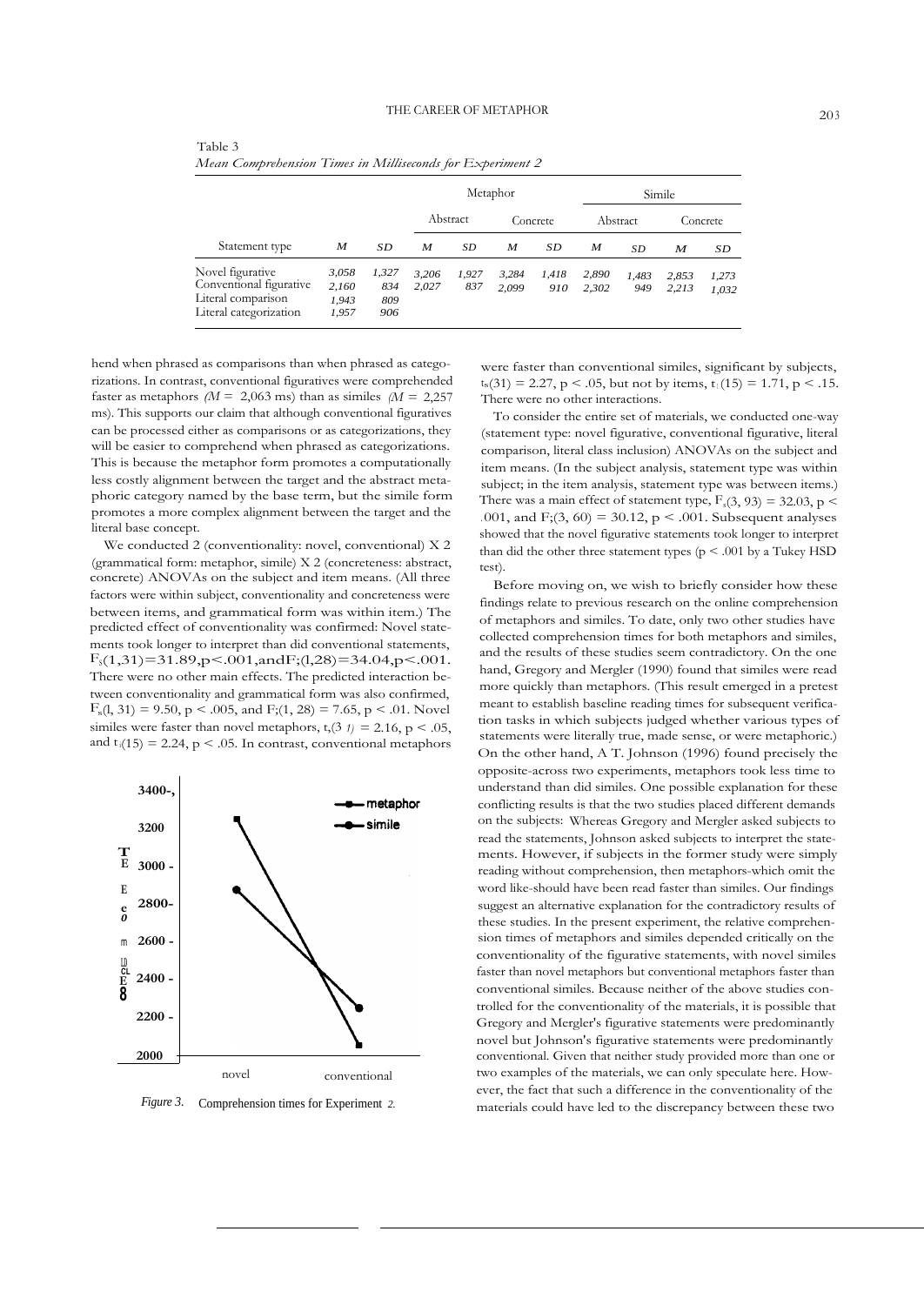studies illustrates the need for controlling for this factor in figurative language research-an issue that we return to later.

*The issue of aptness.* One potential challenge to our interpretation of the reaction time data involves the relative aptness of the novel and conventional figurative statements that were used. In a widely cited study on figurative language comprehension, Blasko and Connine *(1993)* found that when subjects were asked to interpret metaphors, figurative meanings were accessed just as quickly as literal meanings for familiar metaphors but not for unfamiliar metaphors. In and of itself, this result seems quite consistent with our own findings. However, Blasko and Connine also found that the effect of familiarity was modulated by aptness. For moderately apt unfamiliar metaphors, figurative meanings took significantly longer to derive than literal meanings. For highly apt unfamiliar metaphors, though, figurative and literal meanings were derived equally rapidly. In other words, unfamiliar metaphors behaved very much like familiar metaphors to the extent that they were perceived as being particularly apt.

Of course, familiarity as defined by Blasko and Connine *(1993)* is not quite the same thing as the notion of conventionality that we have been discussing. *Familiarity* is a property of an entire expression, and a familiar metaphor or simile involves a particular target-base pairing that has been encountered before. *Conventionality,* in contrast, is determined primarily by the base term of an expression: Conventional metaphors and similes contain base terms that have become polysemous because of repeated and consistent figurative use. Because of this, conventional figurative expressions can be either familiar or unfamiliar, depending on the target *term* that has been paired with the base. And, in fact, a fair number of Blasko and Connine's unfamiliar metaphors (e.g., *Ritual is a prison, Indecision is a whirlpool)* would also seem to be rather conventional.

Nevertheless, Blasko and Connine's *(1993)* findings suggest an alternative account of the interaction we found between conventionality and grammatical form. Proponents of categorization models of metaphor comprehension sometimes describe similes as being implicit metaphors, with the word *like* being used to suggest a somewhat weaker relationship between the target and base concepts (e.g., Glucksberg & Keysar, *1990;* Kennedy, *1990).* If this is true, then perhaps the reason that novel similes took less time to comprehend than did novel metaphors in the present experiment is that our novel figuratives were in fact not very apt, which led subjects to gravitate toward the "weak" simile form over the "strong" metaphor form when interpreting these statements. On

Table *4*

this view, had we used highly apt novel figuratives instead, then they would have behaved much like our conventional figuratives, with metaphors favored over similes.

To determine what effects aptness might have had on our results, we recruited an additional *32* subjects and asked them to rate the aptness of the statements from Experiments I and *2* on a 10-point scale, where the low end of the scale was labeled *not at all apt* and the high end was labeled *very apt.* The design of this posttest was identical to that of Experiment *2.* There were two main questions of interest here. First, to what extent would our novel figuratives differ in aptness from our conventional figuratives? And second, would the degree of aptness of the novel figuratives correlate in any way with the relative performance of similes versus metaphors? On the categorization account, we would expect that the more apt a novel figurative is, the more it should behave like conventional figuratives, with the metaphor form becoming increasingly felicitous.

Table *4* shows the mean aptness ratings. One-way ANOVAs revealed a main effect of statement type, *F*<sup>s</sup> *(3, 93) = 34.03, p <* .001, and F;(3,  $60$ ) = 49.56,  $p < .001$ . Subsequent analyses showed that the aptness ratings were higher for literal categorizations than for either literal comparisons or conventional figuratives and that both literal comparisons and conventional figuratives had higher aptness ratings than novel figuratives (p < *. 005* by a Tukey HSD test). Thus, our novel figuratives were indeed perceived as being less apt than were the other statement types.

Focusing solely on the figurative statements, three-way ANOVAs confirmed the effect of conventionality,  $F_s$  *(l, 31)* = *142.59, p < .001,* and F;(1,  $28$ ) =  $64.82$ ,  $p$  < .001, and also revealed main effects of both grammatical form and concreteness. First, similes were more apt than metaphors *(M = 5.52 vs. M = 5.21*), significant by subjects,  $F_1(1, 31) = 5.21$ ,  $p < .05$ , although not by items,  $F$ ;(1,  $28$ ) = 3.08,  $p = .09$ . Second, abstract statements were more apt than concrete statements *(M = 5.84 vs. M 4.88),*  $F_s(1, 31) = 46.54$ ,  $p < .001$ , and  $F_s(1, 28) = 11.08$ ,  $p <$ *. 005.* This latter finding is consistent with the claim that metaphoric mappings are especially useful when it comes to reasoning about abstract subject matter (e.g., Kovecses, *1988;* Lakoff & Johnson, *1980;* Quinn, *1987;* Reddy, *1979;* Sweetser, *1990).*

There were no significant interactions between any of the factors. However, closer inspection of the aptness ratings revealed a pattern that was quite consistent with our other findings. Specifically, novel similes were significantly more apt than novel metaphors *(M = 4.45 vs. M = 3.92), t*<sup>s</sup> *(1, 31) = 3.11, p < .005,* and

| $1$ avit $\tau$                                             |
|-------------------------------------------------------------|
| Mean Aptness Ratings for Materials From Experiments 1 and 2 |
|                                                             |

|                                                                                             |                              |                              | Metaphor     |              |              |              | Simile       |              |              |              |
|---------------------------------------------------------------------------------------------|------------------------------|------------------------------|--------------|--------------|--------------|--------------|--------------|--------------|--------------|--------------|
|                                                                                             |                              |                              |              | Abstract     | Concrete     |              | Abstract     |              | Concrete     |              |
| Statement type                                                                              | М                            | <b>SD</b>                    | M            | SD           | $_{M}$       | SD           | $_{M}$       | SD           | М            | SD           |
| Novel figurative<br>Conventional figurative<br>Literal comparison<br>Literal categorization | 4.18<br>6.54<br>6.26<br>7.81 | 1.68<br>1.27<br>1.54<br>1.84 | 4.28<br>7.07 | 2.09<br>1.58 | 3.56<br>5.92 | 1.86<br>1.65 | 5.02<br>7.02 | 2.00<br>1.88 | 3.88<br>6.16 | 1.80<br>1.42 |

*Note.* Maximum score = 10.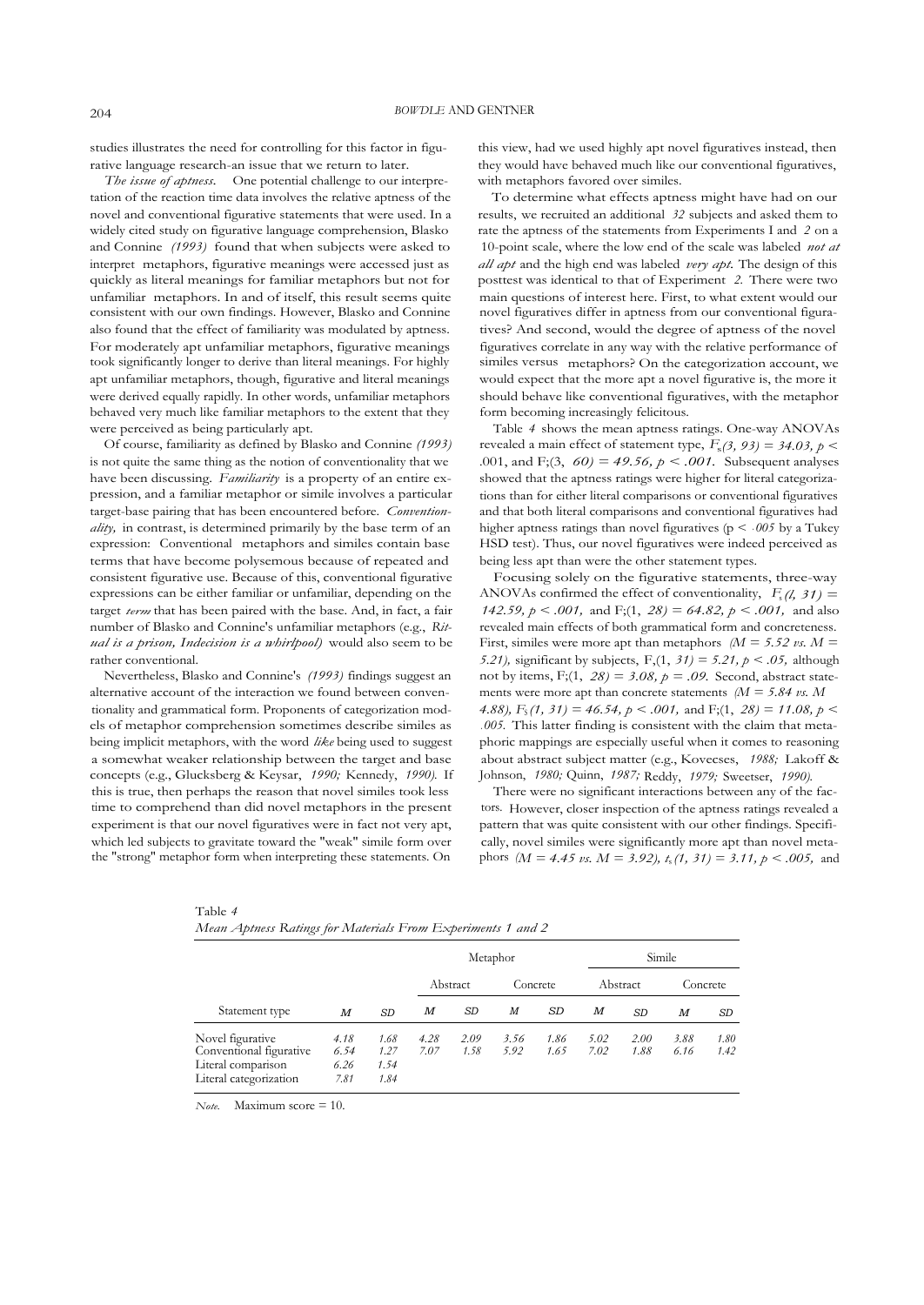$t_i(1, 15) = 2.35$ ,  $p < .05$ . In contrast, conventional similes and metaphors were equally apt *(M = 6.59* and *M = 6.50).* Again, according to the career of metaphor hypothesis, novel figuratives are processed strictly as comparisons, but conventional figuratives can be processed either as comparisons or as categorizations. Thus, it makes sense that the comparison form was rated as being more apt than the categorization form for novel figuratives whereas both forms were rated as being equally apt for conventional figuratives-a pattern of results that has also been obtained by Gokcesu and Bowdle *(2003)* using a very different set of novel and conventional similes and metaphors.

Turning now to the critical question of whether aptness could account for the relative performance of novel similes versus novel metaphors, we looked to see if there was a relationship between the aptness ratings of the novel figurative statements (averaging across the two grammatical forms) and the difference in latencies between the metaphor and simile forms (i.e., the reaction time for metaphors minus the reaction time for similes). We found no significant correlation between these two measures  $(r = -13, p =$ *. 64).* This would argue against the position that aptness is a good predictor of the relative felicity of the metaphor form. Indeed, when we compared the reaction time data of the five most apt novel figuratives (mean aptness rating = *5.13)* with that of the five least-apt conventional figuratives (mean aptness rating = *5.53),* we found the same basic pattern that was obtained in Experiment *2.* Specifically-and despite the roughly comparable aptness levels of these two sets of statements-the most apt novel figuratives were still comprehended faster as similes *(M = 2,832* ms) than as metaphors  $(M = 3.055$  ms), and the least apt conventional figuratives were still comprehended faster as metaphors *(M = 1,880* ms) than as similes  $/M = 2,553$  ms).

We also decided to see if there might be a relationship between the aptness of the novel figurative statements and the grammatical form preference ratings obtained in Experiment 1, and the results of this analysis were even more telling: There was a significant *negative* correlation between aptness and subjects' preference for the categorization form  $(r = -.65, p < .01)$ . In other words, the more apt a novel figurative statement was, the more strongly subjects preferred to phrase it as a simile instead of as a metaphor. This is exactly the opposite of the prediction made by the categorization account-namely, that the more apt a novel figurative is, the more it should behave like conventional figuratives. In summary, then, it would appear that our findings thus far cannot be explained in terms of aptness.

*Interpretations.* Although the comprehension time data was of primary interest in this experiment, we also examined subjects'

interpretations for processing clues. One structural characteristic that clearly distinguished some interpretations from others was whether the description was applied to the target term alone *(target-only predications)* or to both the target term and the base term *(double predications).* For example, given the figurative statement*An obsession is (like) a tumor,* the properties *grow inside you* and *cause harm* could be applied only to the target-as in "An obsession grows inside you and causes harm"-or to both the target and the base-as in "Both obsessions and tumors grow inside you and cause harm." This linguistic distinction may reflect an underlying distinction in comprehension strategies. Specifically, we suggest that double predications are an indication that a statement has been interpreted as a comparison rather than as a categorization. For example, given the literal comparison statement *A mop is like a broom,* the double predication "Both mops and brooms are used to clean floors" is a natural interpretation. However, given the literal categorization statement *A whale is a mammal,* the double predication "Both whales and mammals bear live young" seems odd relative to the target-only predication "Whales bear live young." Double predications may result from aligning two representations at roughly the same level of abstraction and highlighting common elements.

If these intuitions are correct, then double predications should be more typical of literal comparisons than of literal categorizations. More critically, double predications should follow the career of metaphor in two respects. First, double predications should be more typical of novel figuratives than of conventional figuratives. This follows from the claim that conventionalization results in a shift from comparison to categorization. Second, the relative proportion of double predications for metaphors and similes should depend on the conventionality of the statements. Specifically, if both novel metaphors and novel similes are interpreted as comparisons, then double predications should be equally common for both statement types. In contrast, if conventional metaphors are interpreted as categorizations but conventional similes may often be interpreted as comparisons, then double predications should be more common for conventional similes than for conventional metaphors.

Table *<sup>5</sup>* shows the mean proportions of double predications. One-way ANOVAs revealed a main effect of statement type, F<sub>8</sub>(3,  $93) = 48.61, p < .001$ , and  $F_i(3, 60) = 146.44, p < .001$ . Subsequent analyses showed that proportion of double predications was significantly different across all four statement types, with literal comparisons having the highest proportion, followed in turn by novel figurative statements, conventional figurative statements, and literal class inclusions (p < *. 005* by a Tukey HSD test).

Table *5 Mean Proportions of Double Predications for Experiment 2*

|                                                                                             |                              |                          | Metaphor         |            |            |             | Simile     |            |            |            |
|---------------------------------------------------------------------------------------------|------------------------------|--------------------------|------------------|------------|------------|-------------|------------|------------|------------|------------|
|                                                                                             |                              |                          |                  | Abstract   |            | Concrete    |            | Abstract   |            | Concrete   |
| Statement type                                                                              | $_{M}$                       | <i>SD</i>                | $\boldsymbol{M}$ | <i>SD</i>  | $_{M}$     | SD          | М          | <b>SD</b>  | $_{M}$     | SD         |
| Novel figurative<br>Conventional figurative<br>Literal comparison<br>Literal categorization | .33<br>.24<br>$-63$<br>$-05$ | .29<br>.26<br>.40<br>.08 | .27<br>.23       | .32<br>.32 | .35<br>.21 | . 35<br>.27 | .31<br>.19 | .34<br>.30 | .41<br>.32 | .35<br>.31 |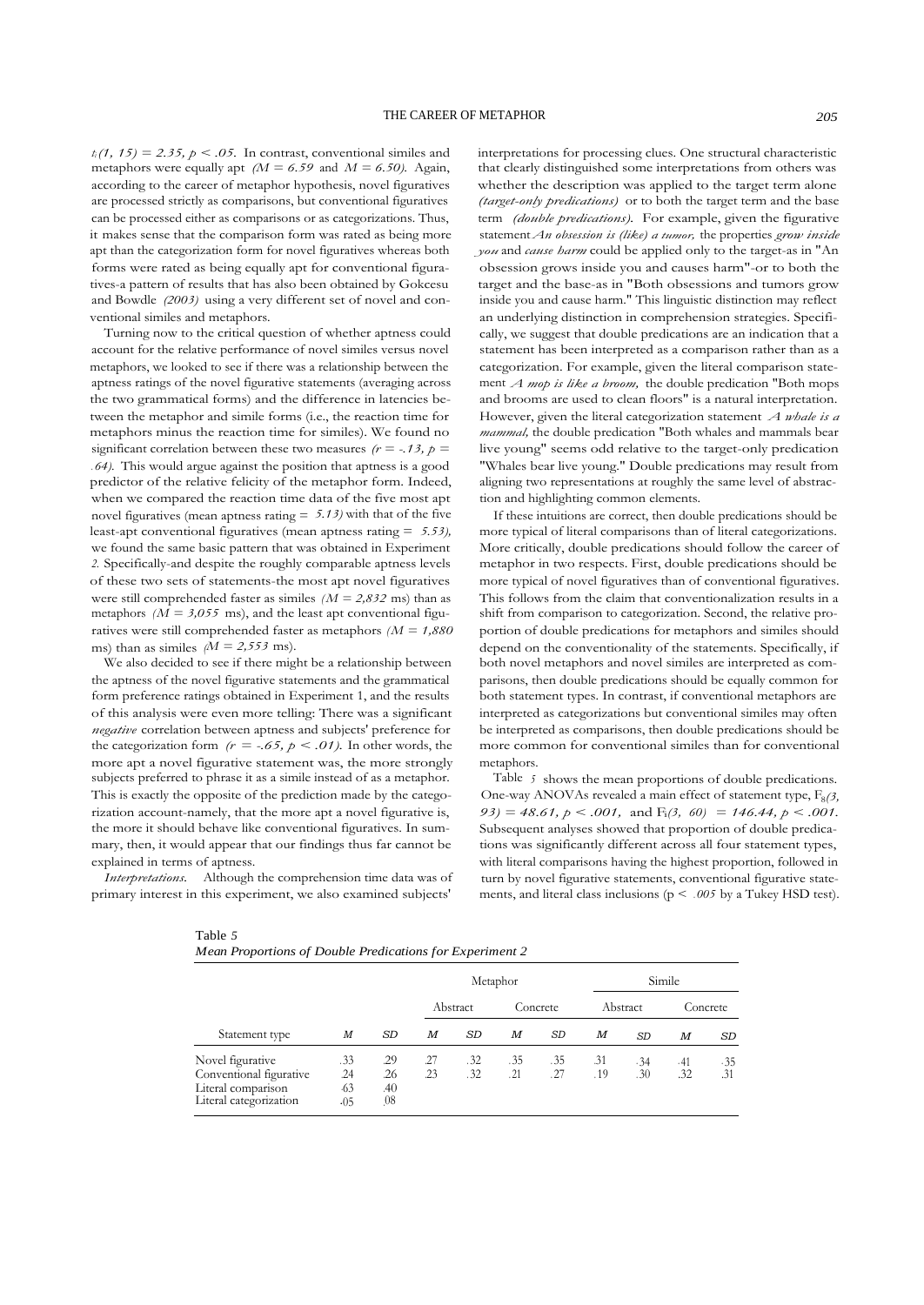Double predications were far moretypical of literal comparisons than of literal class inclusions, suggesting that they may indeed serve as indicators of comparison processing. Further, as predicted by the career of metaphor hypothesis, double predications were more typical of novel fguratives than of conventional figuratives.

Focusing solely on the figurative statements, three-way ANOVAs confirmed the effect of conventionality,  $F_s(1, 31) =$ 16.53, p < .001, and F;(1, 28) = 10.04, p < .005, and also revealed a main effect of concreteness,  $F<sub>2</sub>(1, 31) = 6.91$ ,  $p < .025$ , and F; $(1, 28) = 5.41$ ,  $p \le 0.05$ . The proportion of double predications was higher for concrete statements *(M =* .32) than for abstract statements  $(M = .25)$ . There was no main effect of grammatical form and no interactions.

As expected, double predications were equally frequent for novel metaphors  $(M = .31)$  and novel similes  $(M = .36)$ . Contrary to our predictions, however, double predications were also equally frequent for conventional metaphors  $(M = .22)$  and conventional similes  $(M = .26)$ . To the extent that double predications serve as an indicator of comparison processing, this latter result is problematic for our claim that conventional metaphors are interpreted as categorizations but conventional similes may often be interpreted as comparisons. According to the career of metaphor hypothesis, both the domain-specific and domain-general meanings of a conventional base term are activated simultaneously during comprehension, and attempts to map each representation to the target concept are made in parallel. Alignments involving the domain-general meaning (vertical, category-like alignments) should typically be faster than those involving the domain-specific meaning (horizontal, comparison-like alignments). The simile form should promote the slower mode of mapping-that is, it should invite a comparison between the target and the literal base concept. This argument follows from the notion of grammatical concordance. 206<br> **Example, profit a butter in the strength of the strength of the strength of the strength of the strength of the strength of the strength of the strength of the strength of the strength of the strength of the strengt** 

One possible explanation for the observation that double predications were equally common for conventional metaphors and similes is that vertical alignments are sufficiently fast relative to horizontal alignments that the simile form only forestalls the inevitable-namely, the completion of categorization processing before the completion of comparison processing. In other words, although the simile form may indeed divert processing resources from alignments between the target and the metaphoric category named by the base term, such mappings are still sufficiently fast to win during comprehension. This would also explain why conventional similes take longer to comprehend than do conventional metaphors. However, the present null result in the interpretation data by no means argues conclusively against our earlier claim that metaphors and similes may produce different mappings for conventional figuratives. Indeed, given that double predications were relatively infrequent in all figurative interpretations, this measure may not have been sensitive enough to illuminate such processing.

## Experiment 3: In Vitro Conventionalization

The results of Experiments 1 and 2 support the claim that there is a shift in mode of alignment from comparison to categorization as metaphors are conventionalized. However, because these experiments simply contrasted novel and conventional figurative statements, they have not addressed one of the central tenets of the career of metaphor hypothesis-namely, that it is the initial process of comparison that brings about this shift. Although our evidence thus far strongly suggests that metaphoric categories are activated and applied during the comprehension of conventional figuratives, we cannot know for certain how the subjects in these experiments had acquired these metaphoric categories. Indeed, for many of the conventional figuratives, subjects may have learned the secondary, domain-general meanings of the base terms directly, either through exposure to the linguistic practices of their community or through explicit instruction, instead of having derived them over time through the successive metaphoric application of the original base concepts. Even so, we would still be left with the question of how such meanings arose in the first place.

In Experiment 3, we sought to directly test our claims about the creation of metaphoric categories by speeding up the process of conventionalization from years to minutes. According to the career of metaphor hypothesis, a metaphoric category is induced as a result of highlighting the common relational structure of the target and base concepts of a metaphor. If the same abstraction is repeatedly derived or activated in the context of the base as it is applied to other target concepts, then the abstraction will become lexicalized as a secondary sense of the base term. In this study, we gave subjects multiple examples of novel similes using the same base term. The question was whether such repeated experiences would induce a domain-general representation of the base term. If so, then further figurative statements using the base should behave less like comparisons and more like categorizations. Specifically, we predicted a shift in preference from the simile form to the metaphor form.

Experiment 3 was divided into two phases. In the study phase, subjects received triads of novel similes using the same base term. The first two similes in each triad contained different target terms but were similar in meaning. The third simile had a blank line in place of a target term. For example, a subject might receive the following set of novel similes:

*(a) An acrobat is like a butterfly.* (b) *A figure skater is like a butterfly.*

Subjects were asked to consider the meaning of the first two statements carefully and then to provide a target for the third statement that would make it similar in meaning to the first two. We hypothesized that this procedure would promote conventionalization of the novel base terms.

In the test phase, subjects received novel and conventional figurative statements in both the comparison (simile) form and the categorization (metaphor) form and were asked to indicate the strength of their preference for one form versus the other (as in Experiment 1). The key manipulation was that some of the novel figuratives in the test phase were truly new, while others used base terms previously seen in the triads of novel similes, combined with a new target term (e.g., *A ballerina is (like) a butterfly).* Our prediction was that subjects' preference for the metaphor form would be stronger when the novel base term had received the conventionalization manipulation than when it had not. On the surface, this prediction is counterintuitive-seeing a given base term in two similes might be expected to result in an increased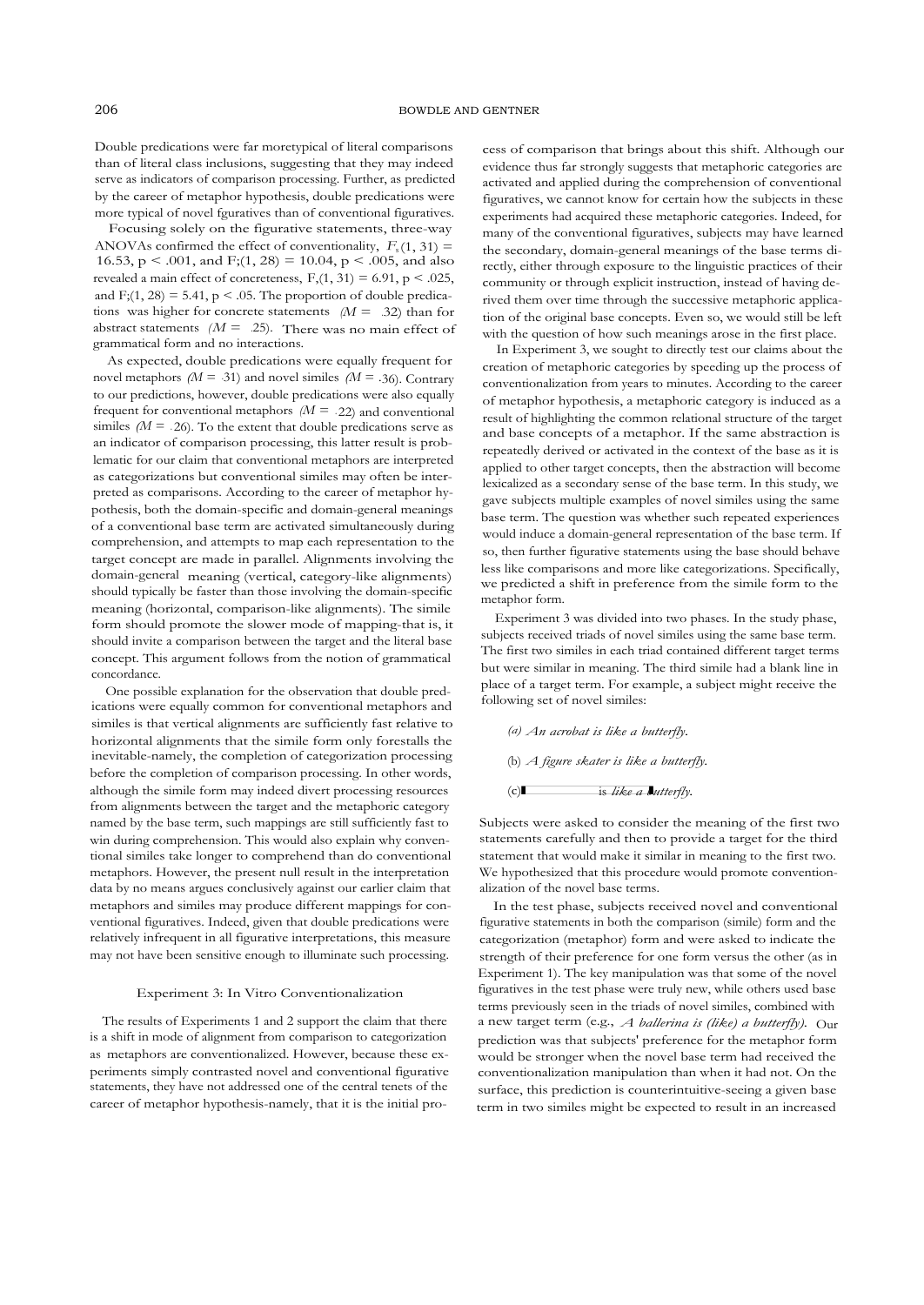preference for the simile form. Thus, the predicted shift from simile to metaphor for terms previously seen in the figurative triads would constitute strong support for the career *of* metaphor claim that metaphoric categories are created through comparison processing.

Such a shift could, however, occur for reasons other than schema abstraction. Having encountered a base term in one grammatical frame, subjects might simply prefer to see it in a different grammatical frame. To control for this possibility, we also included triads *of* literal comparisons. For example, subjects might see the following set *of* literal comparisons:

- (a) *A bee is like a butterfly.*
- (b) *A moth is like a butterfly.*
- *(c) is like a butterfly.*

Some *of* the novel figurative statements in the test phase contained base terms from such triads *of* literal comparisons from the study phase. *If* subjects simply prefer placing old base terms in new grammatical frames, then when they receive *A ballerina is (like) a butterfly* in the test phase, they will shift toward the metaphor version *if*the base term was previously used in either metaphorical or literal triads. However, *if* the shift toward metaphor form results specifically from abstraction due to alignment, then having seen the base term in a triad *of* literal comparisons should have little or no influence on subjects' subsequent grammatical form preferences.

#### *Method*

*Subjects.* Forty-eight Northwestern University undergraduates participated in partial fulfillment of a course requirement. None had previously participated in any similar experiments.

*Materials and design.* On the basis of the results of the norming studies reported in Experiment 1, 24 novel figurative statements (mean conventionality rating = 3.52) and 24 conventional figurative statements (mean conventionality rating  $= 7.61$ ) were selected. Each of these sets was further divided into 12 abstract and 12 concrete statements. As before, abstract statements were defined as containing target terms that were significantly less concrete than the base terms (mean difference in concreteness ratings = 5.77), and concrete statements were defined as containing target and base terms of approximately equivalent concreteness (mean difference in concreteness ratings  $= 0.51$ ). (Both abstract and concrete statements involved bases that were rated as highly concrete,  $M = 9.04$ .) To ensure that all of the figurative statements were interpretable, we used only those statements that were given the modal interpretation by at least half of the initial group of participants in the first norming study described in Experiment 1.

During the test phase of Experiment 3, each subject received all 48 figurative statements in both the comparison (simile) form and the categorization (metaphor) form. The key manipulation in this experiment occurred during the study phase, in which the 24 novel figurative statements described above were assigned to one of three study conditions. In the *simile* condition, the original base term was paired with two new target terms to create two new similes (e.g., *Doubt is like a tumor, A grudge is like a tumor).* The two new similes were similar in meaning to one another as well as to the novel statement seen during the subsequent test phase (e.g., *An obsession is (like) a tumor).* Half the pairs of similes contained abstract targets, and half contained concrete targets, to match the concreteness of the corresponding test-phase statements. In the *literal comparison* condition, the original base term was paired with two new target terms to

create two literal comparisons (e.g., *A blister is like a tumor, An ulcer is like a tumor*). The two literal comparisons were similar in meaning to one another but different in meaning from the novel statement seen during the subsequent test phase. Finally, in the *no prior exposure* condition, subjects did not receive any statements using the original base term. The study condition assignment of the novel figurative statements was counterbalanced within and between subjects. Thus, each subject saw eight pairs of novel similes and eight pairs of literal comparisons. In addition, each subject saw eight pairs of conventional metaphors (unrelated to the conventional figuratives used in the test phase) and eight pairs of literal categorizations as filler items. The filler items were like the experimental items in that the statements in each pair used the same base term and were similar in meaning to one another. All pairs of statements were followed by a third statement with the same base term and grammatical form as the first two but with a blank space in place of a target term.

*Procedure.* Subjects were run in groups of 1-4. For the study phase, each subject was seated in a separate booth and given a booklet containing the 32 statement triads (two similar statements plus one incomplete statement) in a random order. Subjects were instructed that for each triad, they should read the first two statements carefully and then complete the third statement by writing a target term that would make it "similar in meaning to the first two." After subjects had completed the study phase, the booklets were removed and a 20-min filler task was administered.

For the test phase, each subject was given a new booklet containing the 48 figurative statements in a random order. The statements were presented in both the comparison (simile) form and the categorization (metaphor) form, with the two grammatical forms separated by a 10-point numerical scale. Half the subjects received the comparison forms on the left and the categorization forms on the right, and half received the statements in the reverse order. Subjects indicated which form-comparison or categorization-they felt was more natural or sensible for each pair by circling a number on the 10-point scale. They were told that the stronger their preference for the statement on the left, the closer their answer should be to 1, and the stronger their preference for the statement on the right, the closer their answer should be to 10.

#### *Results and Discussion*

Table 6 shows the mean grammatical form preference ratings from the test phase, transformed so that higher numbers indicate a preference for the categorization (metaphor) form over the comparison (simile) form. When subjects had previously seen a novel base term in three similes, their preference for expressing a new figurative statement using that term as a categorization was higher than when they had not previously seen the novel base term in any statements  $(M = 3.87 \text{ v.s. } M = 3.52)$ . That is, the conventionalization manipulation led to greater acceptability *of* the metaphor form. In contrast, when subjects had previously seen a novel base term in three literal comparisons, their preference for expressing a

Table 6

| Mean Preferences for the Categorization Form for Experiment 3 |  |  |  |  |  |
|---------------------------------------------------------------|--|--|--|--|--|
|---------------------------------------------------------------|--|--|--|--|--|

|                                      |      | Abstract | Concrete |      |  |
|--------------------------------------|------|----------|----------|------|--|
| Conventionality and initial exposure | М    | SD       | М        | SD   |  |
| Novel                                | 3.69 | 1.14     | 3.65     | 1.23 |  |
| Simile                               | 3.84 | 1.44     | 3.90     | 1.66 |  |
| Literal comparison                   | 3.66 | 1.33     | 3.58     | 1.27 |  |
| None                                 | 3.57 | 1.41     | 3.47     | 1.26 |  |
| Conventional                         | 6.16 | 1.28     | 6.10     | 1.26 |  |

*Note.* Maximum score = 10.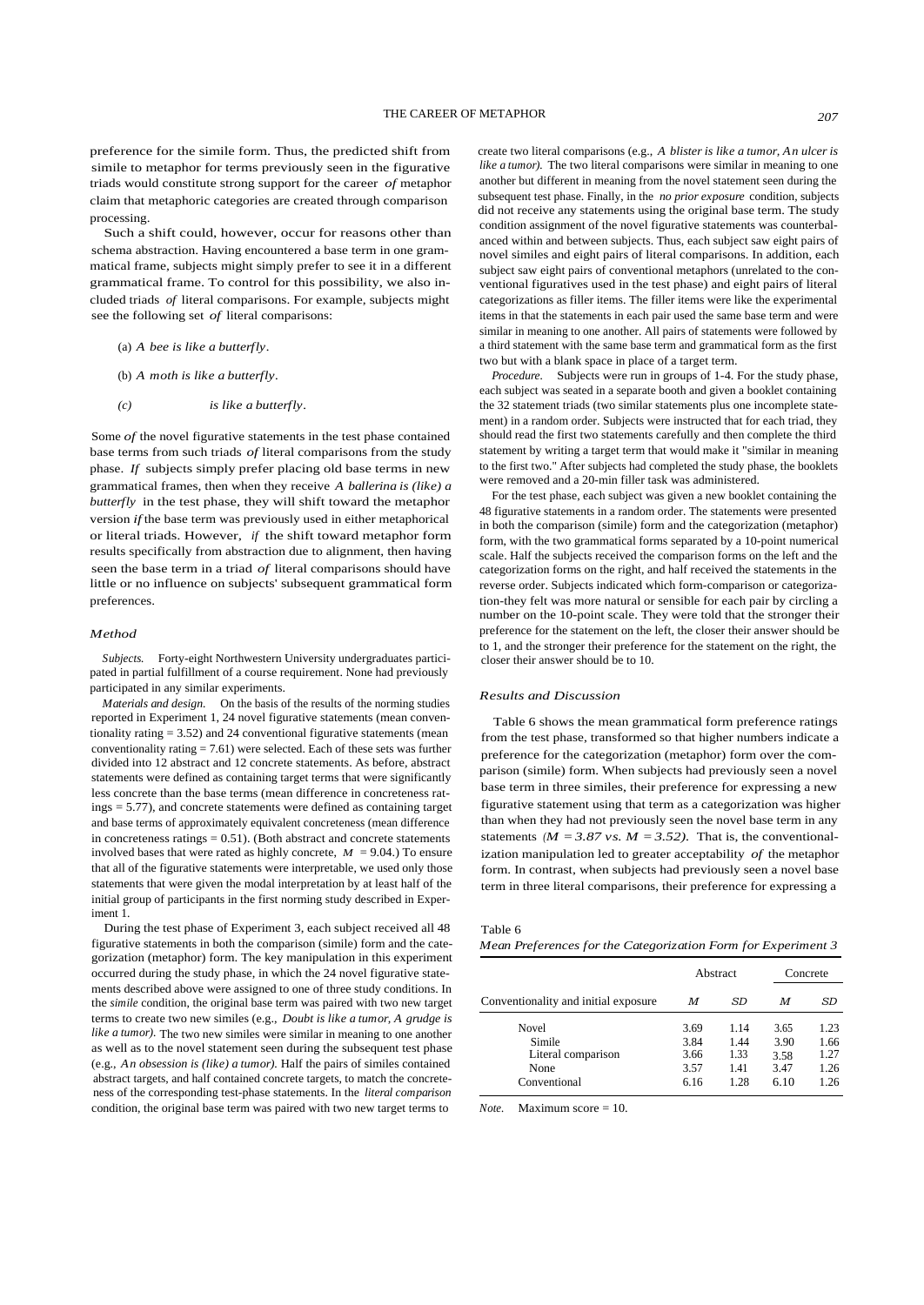new figurative statement using that term as a categorization  $(M =$ 3.62) was unaffected relative to the baseline condition. These results are consistent with the career of metaphor claim that metaphoric categories are derived as a consequence of comparing the target and base of a novel figurative statement, which in turn allows for a shift toward categorization processing as the base term is conventionalized. Encountering a set of novel similes using the same base term encouraged the creation of an abstract schema as a kind of incipient secondary meaning of that term and led to a shift from the simile form to the metaphor form. Indeed, this finding is particularly striking when one considers that subjects only received three novel similes for any given base teen in the study phase. Thus, although novel metaphor bases may typically take decades or centuries to become conventionalized (Zharikov & Gentner, 2002), the evolutionary path described by the career of metaphor hypothesis can be glimpsed even within a short time period when a base term is consistently aligned with a number of different targets.

We conducted 3 (study condition: simile, literal comparison, no prior exposure) X 2 (concreteness: abstract, concrete) ANOVAs on the subject and item means. (Both factors were within subject, initial exposure was within item, and concreteness was between items.) The predicted effect of initial exposure was confirmed, significant by subjects,  $F_S(2, 94) = 3.87$ ,  $p < .05$ , although not by items, F; $(2, 44) = 2.48$ ,  $p = .09$ . The preference for the categorization (metaphor) form was significantly higher when the base terms had previously been seen in sets of novel similes than when the base terms had not previously been seen,  $t(47) = 2.67$ , p < .025, and  $t$ ,(23) = 2.53, p < .025. In contrast, when the base terms had previously been seen in sets of literal comparisons, the grammatical form preference ratings did not differ from those of the baseline condition. There was no main effect of concreteness, and no interaction between these two factors.

A 2 (conventionality: novel, conventional) X 2 (concreteness: abstract, concrete) ANOVA was also conducted on the subject and item means. (Both factors were within subject and between items.) The preference for the categorization (metaphor) form was higher for novel statements than for conventional statements,  $F_5(1, 47) =$ 214.51,  $p < .001$ , and F;(1, 44) = 66.09,  $p < .001$ . This result is as predicted by the career of metaphor hypothesis and replicates the findings of Experiment 1. There was no main effect of concreteness and no interaction between these two factors.

#### General Discussion

We have made two basic claims about how metaphors are comprehended. First, we have argued that metaphor can be viewed as a species of analogy. And second, we have proposed that there is a shift in mode of alignment as metaphors are conventionalized-the career of metaphor hypothesis. Novel metaphors are processed as comparisons, in which the target concept is structurally aligned with the literal base concept. Over time, though, multiple figurative comparisons can lead to the creation of abstract metaphoric categories as secondary senses of the base terms. Once a base term reaches this level of conventionality, target concepts can be vertically aligned with the abstract relational schema named by the base term during comprehension.

Our results provide converging evidence for the claim that there is a shift in mode of alignment from comparison to categorization

as metaphors are conventionalized. In Experiments 1 and 2, we found four kinds of evidence for this shift. First, subjects' preference for the categorization (metaphor) form over the comparison (simile) form increased as they moved from novel to conventional figurative statements. Second, there was a corresponding decrease in comprehension time, consistent with the idea that vertical alignment, which becomes possible for conventional metaphors because of their abstract categorical senses, is typically faster than horizontal alignment, which involves a more complex negotiation between the representations. Third, we found that for novel figuratives, similes (which invite comparison processing) were comprehended more rapidly than metaphors (which invite categorization processing), whereas the reverse was true for conventional figuratives. (It is worth noting that these findings, unlike the overall speedup with conventionality, cannot be attributed simply to some general increase in frequency and accessibility.) And fourth, the proportion of double predications in subjects' interpretations-a likely indicator of comparison processing-decreased from novel to conventional figuratives.

In Experiment 3 we took the further step of attempting to induce conventionalization in the lab. We found that repeated exposure to novel similes using the same base term resulted in a shift toward using the metaphor form in subsequent statements. In other words, there was a shift from the comparison form to the categorization form. There is no reason to suppose that subjects were aware of this choice; they simply found it more natural-evidence for the induction of an abstraction due to multiple consistent alignments over the same base.

Our findings also support the more complex corollary claim that whereas novel figuratives are processed strictly as comparisons, conventional figuratives, being polysemous, can be processed either as comparisons or as categorizations. Experiment I showed that subjects strongly preferred the comparison form for expressing novel figuratives but showed no strong preference for metaphors versus similes when expressing conventional figuratives. And in Experiment 2, we found that although the comparison form was significantly more apt than the categorization form for novel figuratives, both forms were equally apt for conventional figuratives.

In summary, our findings suggest that whether figurative statements are processed as comparisons or as categorizations will depend critically on two factors: the conventionality of the base term and-in the case of conventional expressions-the grammatical form of the statement. It is important to note that all the above effects held regardless of whether the target was abstract or concrete, which offers further evidence for the generality of our claims.

#### *From Birth to Death: Extending the Career of Metaphor*

Thus far, we have described the career of metaphor hypothesis in terms of two levels of conventionality-novel and conventional. However, the dimension of conventionality should be regarded as continuous rather than discreet. Some conventional metaphors are more conventional than others-the more salient the domaingeneral meaning of the base term, the more conventional the metaphor. Conventional metaphors can be distinguished not only in terms of whether the base term evokes an abstract metaphoric category but also in terms of how this abstraction is related to the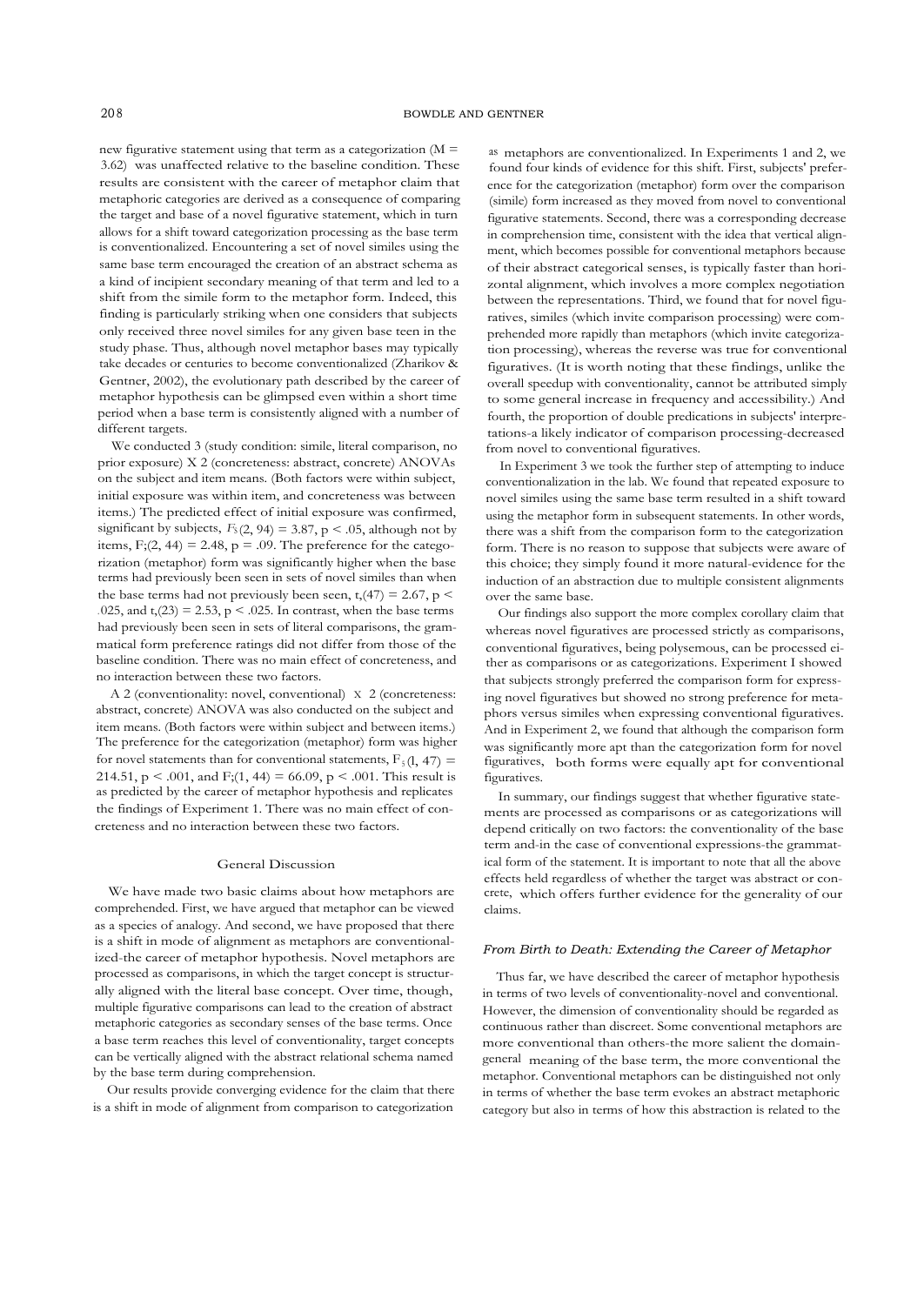literal base concept. Figure 4 shows four possible classes of metaphors that follow from this theoretical framework. As discussed earlier, novel metaphors involve base terms that refer to a domain-specific concept; they will therefore be interpreted as comparisons, or horizontal alignments between the target and base representations. Conventional metaphors, whose base terms refer both to a literal concept and to an associated metaphoric category, can be interpreted either as comparisons, by horizontally aligning the target concept with the literal base concept, or as categorizations, by vertically aligning the target concept with the metaphoric category. However, the career of metaphor does not end here. The evolution may continue until the metaphoric category has lost any sense of connection with the original base concept-that is, until it has become a dead metaphor. Such expressions have lost all sense of metaphoricity.

Figure 4 shows two possible types of dead metaphors. *Dead, metaphors* are similar to conventional metaphors, except that the two representations evoked by the base term are no longer semantically linked. That is, dead, base terms are homonymous rather than polysemous. For example, consider the statement A *university is a culture of knowledge.* Here, the word *culture* refers to a particular heritage or society, and its use seems quite literal. In fact, this sense of *culture* is a metaphoric extension of another commonly known sense of the word: "a preparation for growth" (as in *the culture of the vine* or *bacteria culture).* However, these two meanings no longer seem related. This is perhaps because a once-domain-general metaphoric category has, through repeated application to the realm of human affairs, acquired new domainspecific features related to social groups. Indeed, such semantic

reinstantiations of metaphoric categories may constitute the primary way in which conventional metaphors evolve into dead, metaphors.

In contrast to dead, metaphors, *dead<sup>2</sup> metaphors* involve base terms that refer only to a derived metaphoric category-the original base concept no longer exists. An example of this is the dead  $\frac{1}{2}$ base term *blockbuster (as* in *The movie* Star Wars *was a blockbuster),* which means "anything that is highly effective or successful." Although this meaning *of blockbuster* is highly familiar, most people are unaware that this word originally referred to a very large bomb that could demolish an entire city block.

Both kinds of dead metaphors should be processed strictly as categorizations, by aligning the target concept with the metaphoric category named by the base term. The original base concept will either seem irrelevant (dead, metaphors) or else will no longer be available (dead<sub>2</sub> metaphors). The linguistic behavior of dead metaphors backs up this processing claim. Such statements often can be phrased *only* as metaphors-the simile form seems infelicitous. For example, most hearers would probably reject the statements A *university is like a culture of knowledge* and *The movie* Star Wars *was like a blockbuster* as misleading. After all, a university is a culture of knowledge, and the movie *Star Wars was* a blockbuster. Thus, dead metaphors represent the logical conclusion to the shift from comparison to categorization described by the career of metaphor hypothesis.

A few caveats are worth mentioning. First, the degree of conventionality of any given metaphor will vary across speakers and contexts at any given point in time. Second, we suspect that additional processes enter into the final stages of the career of



*Figure 4.* The career of metaphor.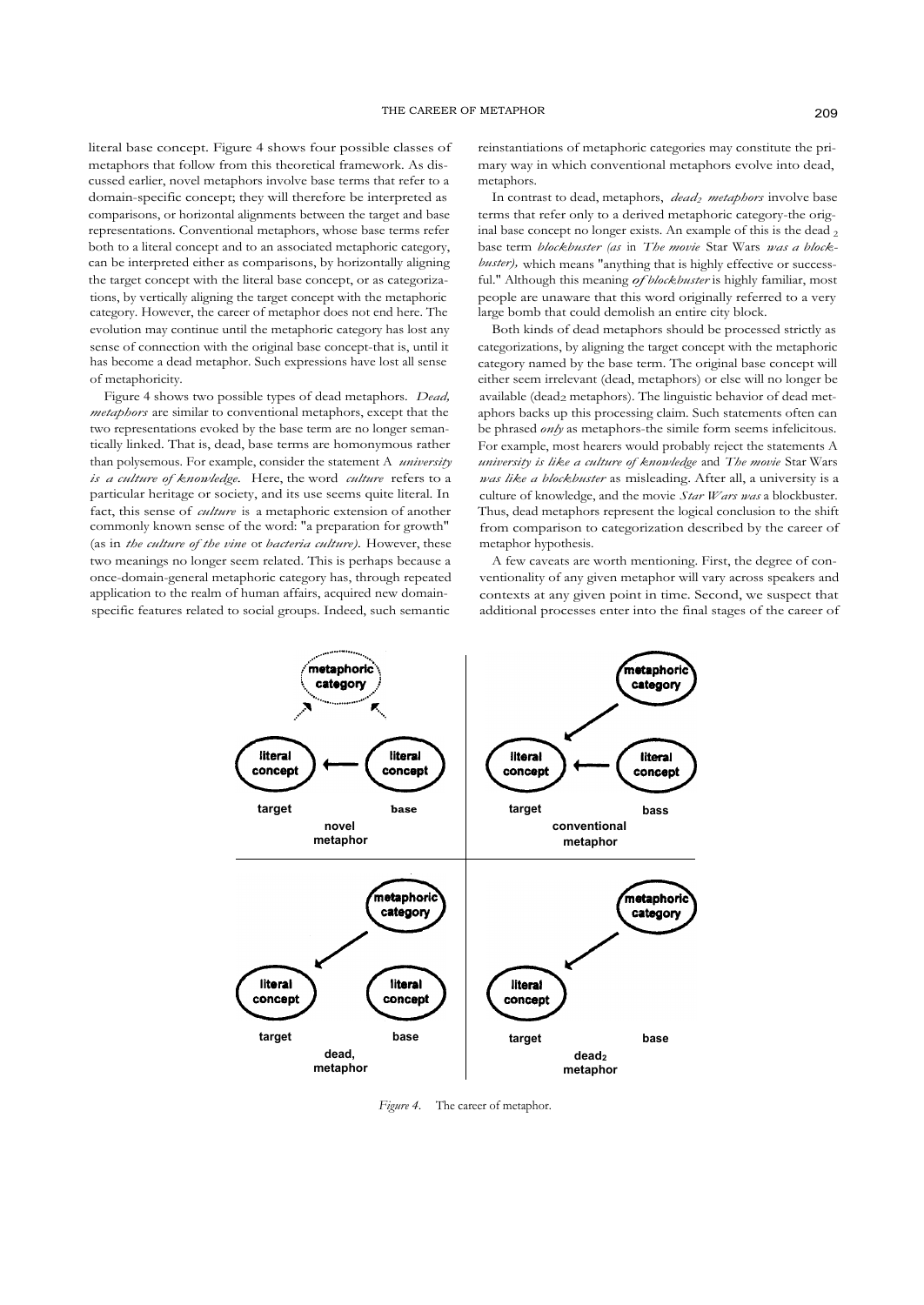metaphor. Thus, the move from novel to conventional metaphors will be accomplished via the abstraction and lexicalization of metaphoric categories, as described by the career of metaphor hypothesis and will occur for individual speakers. However, the move from conventional to dead metaphors (or from dead, metaphors to dead<sub>2</sub> metaphors) will be accomplished via the loss of semantic associations between the original and derived base representations (or the loss of the literal base concepts themselves); this type of "forgetting" will tend to occur across generations of speakers.

#### *Methodological Implications*

Our findings point to significant limitations of the current research. With few exceptions, metaphor researchers have generalized their findings without regard for the conventionality of the materials and often without regard to whether the metaphor or the simile form was used. Our finding that novel and conventional metaphors and similes invoke different comprehension strategies implies that conventionality and grammatical form are factors that must be controlled.

To illustrate these methodological concerns, Table 7 summarizes five recent studies in terms of (a) the proportion of conventional figurative statements used and (b) the predominant grammatical form (metaphor or simile) of the figurative statements. The proportion of conventional figuratives was determined by checking the definitions of the base terms in *Merriam-Webster's Collegiate Dictionary* (1996). Statements containing base terms that were associated with two relevant definitions-a specific literal concept and a related metaphoric category-were counted as conventional. For example, the conventional base term *pawn* (as in *<sup>A</sup> soldier is a pawn)* is defined as both "one of the chessmen of least value having the power to move forward ordinarily one square at a time, to capture only diagonally forward, and to be promoted to any piece except a king upon reaching the eighth rank" and "one that can be used to further the purposes of another" *(Merriam-Webster's Collegiate Dictionary,* 1996, p. 853). The validity of this check was confirmed by applying it to the figurative statements used in the present experiments. Only 25% of the novel base terms referred both to a specific literal concept and to a related metaphoric category, whereas 88% of the conventional base terms were associated with two such definitions. This is consistent with subjects' ratings of these materials in the stimulus pretest (see Experiment 1).

As Table 7 makes clear, there is little consistency across these studies in the materials used, although conventional figuratives

Table 7 *Summary of Materials Used in Six Recent Studies of Metaphor*

| Glucksberg et al. (1997)<br>Metaphor<br>83<br>Allbritton et al. (1995)<br>85<br>Metaphor<br>Onishi & Murphy (1993)<br>75<br>Metaphor<br>Tourangeau & Rips (1991)<br>17<br>Metaphor<br>Gentner & Clement (1988)<br>Simile<br>29 | Predominant |
|--------------------------------------------------------------------------------------------------------------------------------------------------------------------------------------------------------------------------------|-------------|
|                                                                                                                                                                                                                                |             |
|                                                                                                                                                                                                                                |             |
|                                                                                                                                                                                                                                |             |
|                                                                                                                                                                                                                                |             |
|                                                                                                                                                                                                                                |             |
| 72<br>Ortony et al. (1985)<br>Simile                                                                                                                                                                                           |             |

seem to be favored over novel figuratives and metaphors over similes. Nevertheless, these studies have been used to argue for different models of metaphor comprehension and in some cases have even generated contradictory results (e.g., compare Ortony, Vondruska, Foss, & Jones, 1985, with Tourangeau & Rips, 1991). Although other factors are no doubt involved, differences in both the conventionality and the grammatical form of the materials used in these studies may have contributed to these disagreements and discrepancies.

The above discussion is not meant to proscribe studies that focus exclusively on one type of figurative statement. Such studies have their place. For example, if one wishes to examine the comprehension processes involved during the reading of poetry, then novel figuratives will be a more appropriate subject matter than conventional figuratives. Likewise, if one wishes to examine figurative language in everyday speech, then conventional metaphors will tend to predominate. Our point is simply that the conclusions of such studies should be appropriately delimited. The representations and processes involved in figurative language comprehension will depend on both conventionality and grammatical form.

## *Metaphoric Mappings*

We have argued that metaphor is best treated as a species of analogy and processed by structural alignment and projection. Nevertheless, there is a shift in mode of alignment as one moves from novel to conventional figurative statements. We now consider two additional questions about metaphor comprehension from the perspective of the present theoretical framework.

*Are metaphoric mappings established directly or indirectly?* Most traditional theories of language processing hold that language is fundamentally literal. Because metaphors such as *Love is a rose* are literally false-love is not *really* a rose-they have often been treated as deviations from linguistic norms. More specifically, it has been claimed that metaphors violate conversational maxims of communication and therefore require special comprehension strategies (e.g., H. H. Clark & Lucy, 1975; Grice, 1975, 1978; Searle, 1979). On this view-commonly referred to as *the standard pragmatic* view-metaphors are not interpreted directly. Rather, the hearer invokes a sequence of processing stages that gives priority to literal meaning: (a) Derive a literal interpretation of the statement, (b) assess the soundness of the literal interpretation given the context of the statement, and (c) derive a metaphoric interpretation if the literal one is found to be defective. Metaphoric mappings are only attempted if literal ones cannot be established.

This approach to metaphor comprehension has largely fallen out of favor, primarily because a number of studies have failed to support two key predictions of the standard pragmatic view. First, if literal interpretations always precede metaphoric interpretations, then metaphors should require additional processing time over literal statements. Given sufficient context, however, metaphors often take no longer to read than literal statements (e.g., Inhoff, Lima, & Carroll, 1984; Ortony, Schallert, Reynolds, & Antos, 1978; Shinjo & Myers, 1987). Second, if literal interpretations are obligatory, then metaphoric interpretations should be sought only when literal ones are defective. However, metaphoric meanings often seem to be generated even when contextually appropriate literal meanings can be found (e.g., Gildea & Glucksberg, 1983; Glucksberg, Gildea, & Bookin, 1982; Keysar, 1989).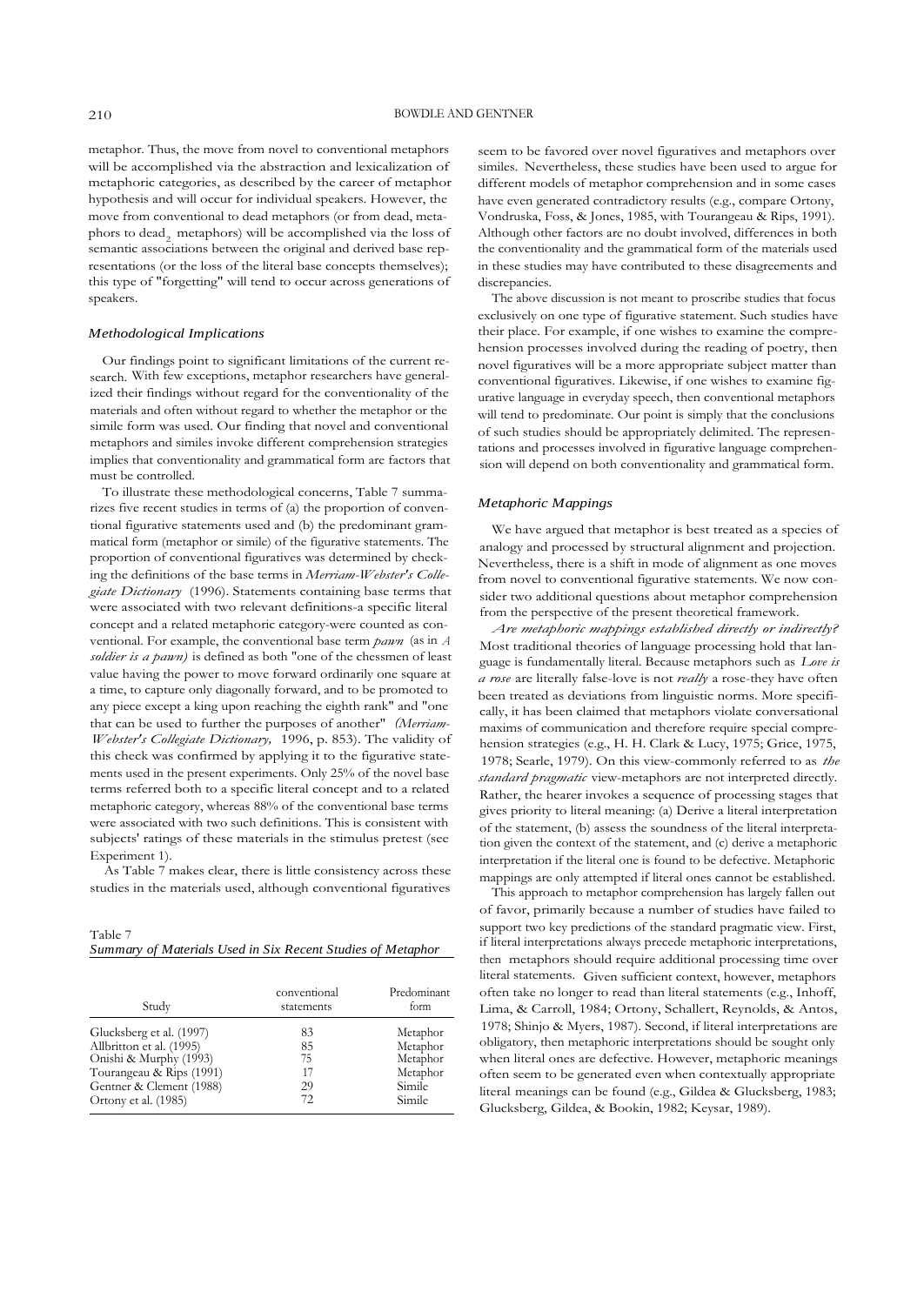On the basis of such results, it is now commonly claimed that metaphors are interpreted directly and moreover that the processes involved in comprehending literal and metaphoric language are essentially the same (e.g., Rumelhart, 1979). In most of the above studies, however, the metaphors under consideration were fairly conventional (e.g., Dascal, 1987; Lakoff, 1986). Given this, several researchers have recently suggested that these processing claims may apply only to conventional figurative statements, which can be interpreted by accessing prestored metaphoric meanings. In contrast, the comprehension of novel figurative statements may indeed involve a sequential process, in which the intended metaphoric meaning is derived only once it has been determined that the literal meaning of the base term cannot be sensibly applied to the target (e.g., Blank, 1988; Giora, 1997; Turner & Katz, 1997). On this view, conventional figuratives are interpreted as directly as literal language, but novel figuratives are interpreted indirectly.

Nevertheless, we believe that equating conventionality with directness of processing may be an oversimplification and at any rate is not necessary to explain differences in comprehension times for novel and conventional figuratives. Regardless of whether the mappings are established directly or indirectly, there is already reason to expect that conventional figuratives will be comprehended more rapidly than novel figuratives. As discussed earlier, conventional metaphoric categories will contain fewer predicates than the literal concepts they were derived from, and a higher proportion of these predicates can be mapped to relevant target concepts. Therefore, aligning a target with a metaphoric category will be computationally less costly than aligning a target with a literal base concept. Without invoking the distinction between direct and indirect processing, this explains why conventional figuratives are generally easier to interpret than novel figuratives. This also explains our finding that conventional metaphors, which invite aligning a metaphoric category with the target, are easier to interpret than conventional similes, which invite aligning a literal base concept with the target.

However, the relative complexity of mappings involving different base representations cannot explain our finding that novel similes were comprehended more rapidly than novel metaphors, because both involve novel base terms, which refer only to domain-specific concepts. Rather, we explained this effect in terms of grammatical concordance. When novel figuratives are phrased as metaphors, comprehension will initially be thwarted-the metaphor form invites categorization, but there is no metaphoric category associated with the base. The hearer must reinterpret the metaphor as a comparison between the literal target and base concepts. In contrast, when such statements are phrased as similes, comprehension will be unimpeded-the simile form invites comparison, which is concordant with the mode of alignment required by novel figuratives.

Another way that the direct-indirect dichotomy is an oversimplification is that it ignores the possibility that figurative interpretations can be derived in parallel with literal interpretations. SME, for example, readily derives two or three interpretations for a given comparison-which may be literal, figurative, or a mix. To borrow Gentner and Bowdle's (2001) example, if a friend from Kenya tells you "My neighbor is a lion," you might compute two possible interpretations: "He lives near a formidable person" and "He lives near a large tawny carnivore." Which interpretation you choose will depend not on the relative literality of the two meanings but rather on their fit to your prior knowledge and to the current context, as well as on their relative salience.

The picture that emerges, then, is slightly more complex than the direct-indirect discussion suggests. Figurative language comprehension can involve either direct or indirect processing. However, sequential processing is not predicted by conventionality alone but rather by both conventionality and grammatical form. For conventional figurative statements, comprehension will generally be direct: Conventional metaphors are processed as direct categorizations, and conventional similes are often processed as direct comparisons. For novel figurative statements, comprehension may be either direct or indirect depending on grammatical form: Whereas novel similes are processed as direct comparisons, novel metaphors are processed as indirect comparisons. Note, however, that this indirect processing is not due to an inability to find a meaningful mapping between the literal base concept and the target, as suggested by other accounts. Rather, it stems from the fact that the metaphor form leads to a search for a nonexistent metaphoric category.

Of course, this raises an intriguing question: If novel similes, but not novel metaphors, are processed directly, why would anyone select the metaphor form over the simile form for novel figuratives, as is often the case in poetry? The answer, we believe, is that the metaphor form may lend additional pragmatic force to the statement. Because novel metaphors will initially give the hearer pause, they should call more attention to themselves than novel similes and may therefore be taken more seriously. Indeed, the very presumption inherent in the use of a novel metaphor-that a metaphoric category already exists-may increase the salience of the abstraction once it is arrived at. This possibility is supported by a recent study by Roberts and Kreuz (1994), who had people evaluate the discourse goals accomplished by using different figures of speech, including metaphor, simile, hyperbole, irony, and so on. Not surprisingly, Roberts and Kreuz found that metaphor and simile were highly similar in terms of the discourse goals they satisfied. However, one of the primary differences between these two figures concerned the goal "to add interest": Metaphors were more than three times as likely to elicit this goal as were similes. That is, metaphors were seen as having greater pragmatic force.

One implication of this view is that paraphrasing novel similes as metaphors-that is, expressing figurative comparisons as if they were categorizations-is an acquired communicative strategy requiring a certain level of metalinguistic awareness. If so, then it should be expected that young children will have far more difficulty understanding novel metaphors than novel similes. In fact, this does appear to be the case. For example, Reynolds and Ortony (1980) found that children were more likely to select appropriate figurative conclusions to stories when the correct alternative was phrased as a simile than when it was phrased as a metaphor. Likewise, Vosniadou, Ortony, Reynolds, and Wilson (1984) found that children were better able to enact the meanings of figurative statements when the comparison term *like* was present (e.g., *Sally was like a bird flying to her nest)* than when it was absent (e.g., *Sally was a bird flying to her nest),* and Gentner (1988) found that preschool children who failed to understand the metaphor form (e.g., *Plant stems are drinking straws)* could readily interpret the simile (e.g., *Plant stems are like drinking straws).* These develop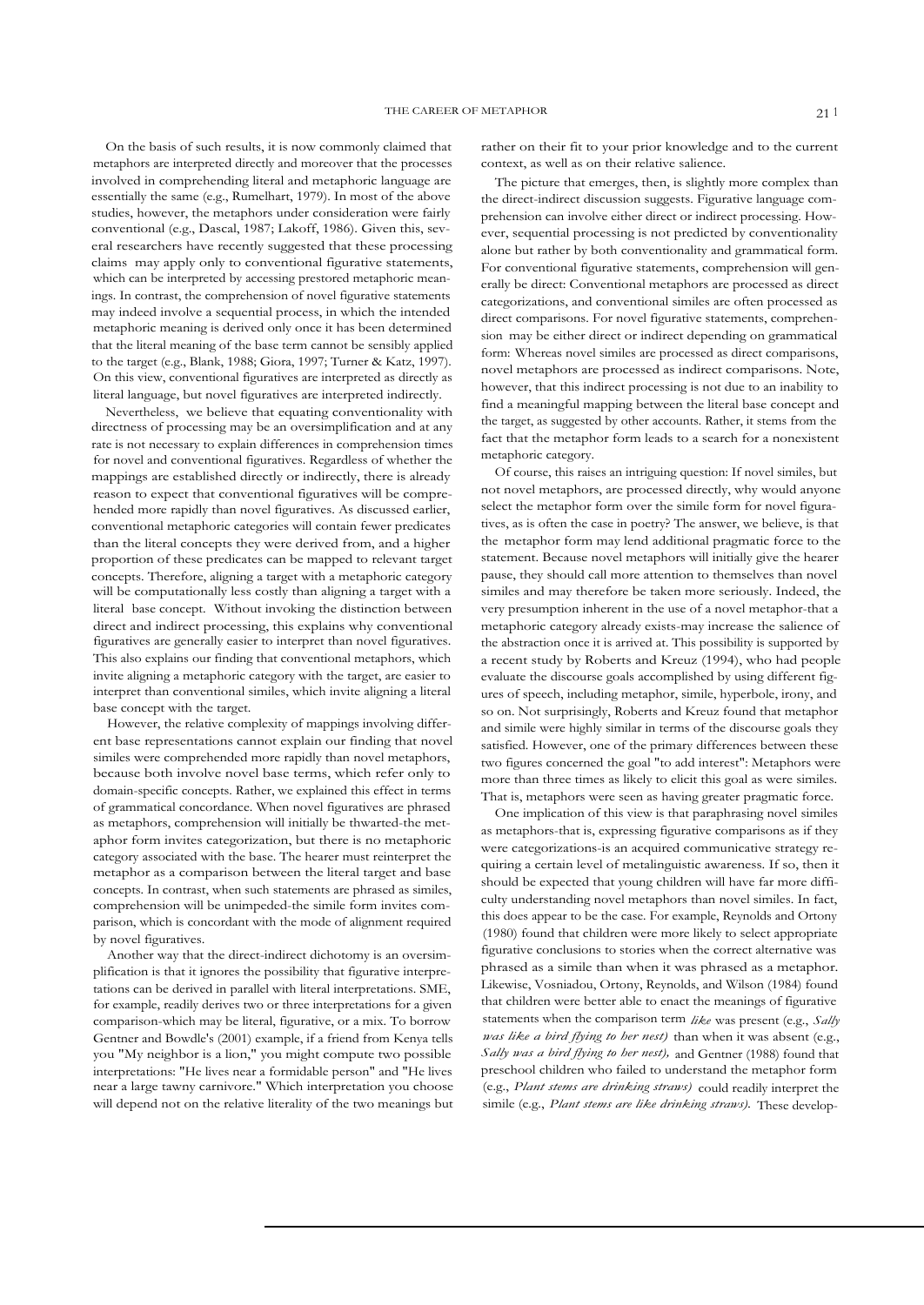mental findings add support to our claim that novel metaphoric mappings are processed as comparisons.

*Are metaphoric mappings established at a local or global level?* Thus far, we have discussed metaphoric mappings as if they operate between individual target and base representations. However, a growing body of evidence suggests that metaphors may often set up mappings between entire conceptual domains or semantic fields. In a historical analysis of English metaphors, Lehrer (1978) found that multiple metaphors relating separate semantic fields tend to enter the language at approximately the same time. For example, most English metaphors describing personality in terms of texture (e.g., *He has a rough personality, She's a smooth person)* appeared contemporaneously. Similarly, Keil (1986) found that children tend to shift suddenly from a period in which no metaphors relating two conceptual domains are understood to a period in which most are understood. Extending this finding to adult cognition, Kelly and Keil (1987) demonstrated that metaphor comprehension can affect the similarity of concepts never explicitly presented together but which belong to the same domains as previously juxtaposed concepts. Exposure to metaphors such as *The New Yorker is the quiche of newspapers and magazines* produced an increase in the rated similarity of analogous pairs of concepts that formed appropriate metaphors (e.g., *National Enquirer-rotten egg)* and a decrease in the similarity of pairs that formed inappropriate metaphors (e.g., *National Enquirer-steak and potatoes).*

Thus, the comprehension of individual metaphors may set up extended mappings between the target and base domains. Note that the existence of such global mappings is difficult to reconcile with localist theories of metaphor, including traditional comparison models and more recent categorization models, which ignore the possibility of large-scale domain interactions. If comprehension involves finding matches between sets of independent features for the target and base concepts or begins by abstracting a domaingeneral category from the base concept, then there is no reason to expect that further specific concepts from the base domain will be mapped to the target domain. However, extended metaphoric mappings can be accommodated by structure-mapping theory and other models of analogical reasoning. This is because such models specify alignments between relational structures. To the extent that concepts are often understood at least partly in terms of relations to other concepts within a particular domain of knowledge (e.g., Barr & Caplan, 1987; Gentner, 1982; Gentner & Kurtz, in press; Murphy & Medin, 1985), metaphoric mappings can be expected to extend beyond the named target and base concepts to more global conceptual systems. This can be seen in our earlier illustration of how the metaphor *Socrates was a midwife* would be interpreted according to structure-mapping theory-correspondences were established not only between the concepts *Socrates* and *midwife* but also between *student* and *mother* and between *idea* and *child,* additional concepts related to the metaphoric structure.

What happens to such extended metaphoric mappings once they have been established? Certainly, these mappings could be used to motivate further figurative expressions using other pairs of concepts from the target and base domains, as suggested by the studies by Lehrer (1978), Keil (1986), and Kelly and Keil (1987). Lakoff and his colleagues (Lakoff, 1987; Lakoff & Johnson, 1980, 1999; Lakoff & Turner, 1989) have taken a stronger position on this issue. They claimed that once established, extended metaphoric mappings become a permanent part of long-term memory and are automatically invoked when reasoning with concepts from the target domain. Indeed, these authors have argued that such mappings are necessary in that abstract domains of knowledge can be conceptualized only in terms of more concrete or experiential ones (see also Kovecses, 1988; Quinn, 1987; Reddy, 1979; Sweetser, 1990). For example, consider the following set of familiar expressions, all of which may be used to talk about love and relationships: "Look *how far we've come,"* "It's been *a long, bumpy road,"* "We're *at a crossroads,"* "We may have to *go our separate ways,"* "Our marriage is *on the rocks,"* and "We're *spinning our wheels."* According to Lakoff and Johnson (1980), each of these expressions reflects an underlying and widely shared mapping between the abstract domain of love and the concrete domain of journeys, in which entities from the target domain (e.g., the lovers, their common goals, their relationship) are systematically associated with entities from the base domain (e.g., travelers, destinations, vehicles). Not only does this extended metaphoric mapping allow for the production and comprehension of expressions such as the above, but it also actively grounds our understanding of love to a significant degree.

Whether abstract concepts can be understood only metaphorically is an important but highly controversial issue (for recent discussions, see Gibbs, 1996; Murphy, 1996, 1997). Of more immediate interest is the claim that many common figurative expressions are comprehended by accessing more global crossdomain mappings. Again, the analogical approach to metaphor comprehension allows for individual novel metaphors to set up extended mappings between the target and base domains, and for these extended mappings to inspire additional novel expressions. Further, such clusters of expressions may persist in the language, at least to the extent that they remain informative.

It seems likely that the ability of any of these metaphors to invoke large-scale domain interactions may reduce as they become conventionalized. This is because, unlike novel metaphors, conventional metaphors can be processed as categorizations, by aligning the target concept with a metaphoric category named by the base. Often, such metaphoric categories are relatively domain general and make little if any contact with other concepts from the literal base domain. Thus, conventional metaphors will often be processed more locally than novel metaphors. In other words, many of the familiar expressions studied by Lakoff and his colleagues (Lakoff, 1986; Lakoff & Johnson, 1980; e.g., "It's been a long, bumpy road," "We're at a crossroads") may not always be understood in terms of preexisting mappings between specific concepts from the target and base domains.

This prediction has already been confirmed in a study by Gentner and Boronat (1992). Subjects were given passages containing extended metaphors based on themes such as *A debate is a race.* The last sentence of each passage was either a novel or a conventional metaphor and was either a consistent extension of the metaphor of the passage or an extension of an alternative metaphor. When the final metaphor was novel, subjects were faster to read the sentence when it was consistent with the metaphoric context than when it was not. When the final metaphor was conventional, however, there was no difference in reading times between the two conditions.

Of course, this is not to say that conventional metaphors will never invoke extended metaphoric mappings. Some conventional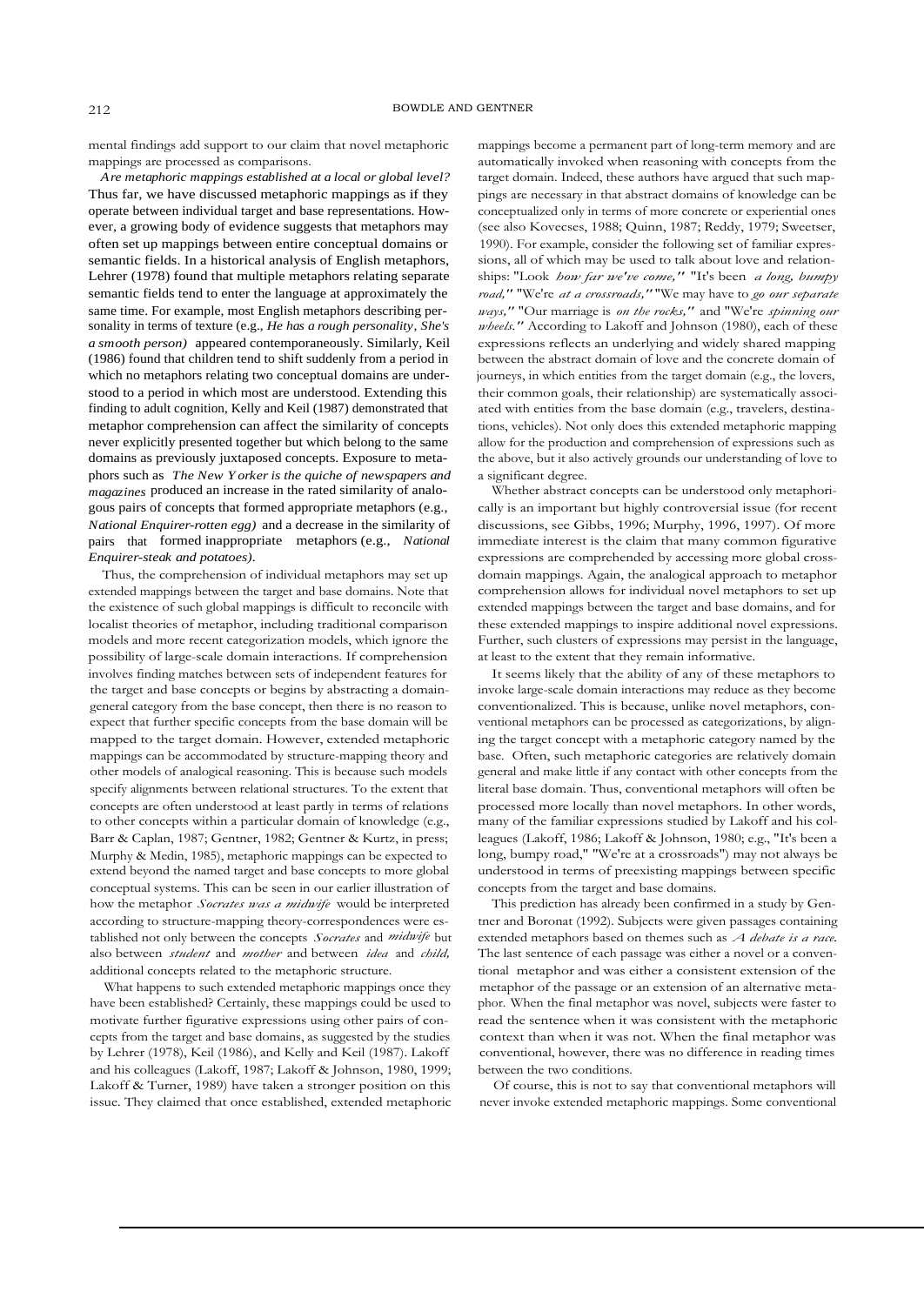systems, such as space-time mappings, appear to operate with considerable global coherence (Boroditsky, 2000; Gentner, Imai, & Boroditsky, 2002; McGlone & Harding, 1998). Further, conventional base terms like *crossroads* retain a degree of polysemy, referring both to a literal concept and to an associated metaphoric category. This means that although local categorization processing may generally be favored during the comprehension of conventional metaphors, comparison processing involving a global alignment is still possible. Under what circumstances might this occur? One likely set of circumstances would involve increasing the salience of the domain relations that participate in the mapping. This could be accomplished if a conventional metaphor is embedded in a discourse context that includes other figurative expressions that consistently link the target and base domains. The present research suggests an even simpler way to invoke an extended metaphoric mapping of a conventional metaphor, even when encountered in isolation. Specifically, if the metaphor is paraphrased as a simile-that is, as a comparison-then a much richer analogy may be drawn. In essence, the simile form lays bare the original alignment from which the familiar expression was born.

#### Conclusion

The career of metaphor hypothesis offers a unified theoretical framework for the study of metaphor. It reconciles the seemingly opposing intuitions behind traditional comparison models of metaphor comprehension and more recent categorization models. Moreover, it provides a mechanism for the metaphoric generation of polysemous words and renders explicit the processing differences between metaphors at different levels of conventionality. Finally, it suggests that whether metaphors are processed directly or indirectly and whether they operate at the level of individual concepts or entire conceptual domains will depend both on their degree of conventionality and on their grammatical form.

#### References

- Aisenman, R. A. (1999). Structure-mapping and the simile-metaphor preference. *Metaphor and Symbol, 14,* 45-51.
- Allbritton, D. W., McKoon, G., & Gerrig, R. J. (1995). Metaphor-based schemas and text representations: Making connections through conceptual metaphors. *Journal of Experimental Psychology: Learning, Memory, and Cognition, 21,* 612-625.
- Barr, R. A., & Caplan, L. J. (1987). Category representations and their <sup>i</sup> mplications for category structure. *Memory & Cognition, 15,* 397-418.
- Barsalou, L. (1983). Ad hoc categories. *Memory & Cognition, 11,* 211- 227.
- Barsalou, L. W. (1987). The instability of graded structure: Implications for the nature of concepts. In U. Neisser (Ed.), *Concepts and conceptual development (pp.* 101-140). Cambridge, England: Cambridge University Press.
- Bassok, M., & Holyoak, K. J. (1989). Interdomain transfer between isomorphic topics in algebra and physics. *Journal of Experimental Psychology: Learning, Memory, and Cognition, 15,* 153-166.
- Black, M. (1962). *Models and metaphors.* Ithaca, NY: Cornell University.
- Blank, G. D. (1988). Metaphors in the lexicon. *Metaphor and Symbolic Activity, 3,* 21-36.
- Blasko, D. G., & Connine, C. M. (1993). Effects of familiarity and aptness on metaphor processing. *Journal ofExperimental Psychology: Learning, Memory and Cognition, 19,* 295-308.
- Boroditsky, L. (2000). Metaphoric structuring: Understanding time through spatial metaphors. *Cognition, 75, 1-27.*
- Bowdle, B. F. (1998). *Conventionality, polysemy, and metaphor comprehension.* Unpublished doctoral dissertation, Northwestern University, Evanston, IL.
- Bowdle, B. F., & Gentner, D. (1995, November). *The career ofmetaphor.* Poster session presented at the Thirty-Sixth Annual Meeting of the Psychonomic Society, Los Angeles, CA.
- Bowdle, B. F., & Gentner, D. (1997). Informativity and asymmetry in comparisons. *Cognitive Psychology, 34,* 244-286.
- Boyd, R. (1979). Metaphor and theory change: What is "metaphor" a metaphor for? In A. Ortony (Ed.), *Metaphor and thought (pp.* 356-408). Cambridge, England: Cambridge University Press.
- Brooks, L. R. (1978). Non analytic concept formation and memory for instances. In E. Rosch & B. B. Lloyd (Eds.), *Cognition and categorization (pp.* 169-211). Hillsdale, NJ: Erlbaum.
- Brown, A. L., Kane, M. J., & Echols, C. H. (1986). Young children's mental models determine analogical transfer across problems with a common goal structure. *Cognitive Development, 1,* 103-121.
- Clark, E. V. (1992). Conventionality and contrast: Pragmatic principles with lexical consequences. In A. Lehrer & E. F. Kittay (Eds.), *Frames, fields, and contrasts (pp.* 171-188). Hillsdale, NJ: Erlbaum.
- Clark, H. H., & Lucy, P. (1975). Understanding what is meant from what is said: A study in conversationally conveyed requests. *Journal ofVerbal Learning and Verbal Behavior, 14,* 56-72.
- Clement, C. A., Mawby, R., & Giles, D. E. (1994). The effects of manifest relational similarity on analog retrieval. *Journal of Memory and Language, 33,* 396-420.
- Connor, K., & Kogan, N. (1980). Topic-vehicle relations in metaphor: The issue of asymmetry. In R. P. Honeck & R. R. Hoffman (Eds.), *Cognition and figurative language (pp.* 283-308). Hillsdale, NJ: Erlbaum.
- Cooke, N. J., & Bartha, M. C. (1992). An empirical investigation of psychological metaphor. *Metaphor and Symbolic Activity, 7,* 215-235.
- Dascal, M. (1987). Defending literal meaning. *Cognitive Science, 11,* 259-281.
- Duncker, K. (1945). On problem-solving (L. S. Lees, Trans.). *Psychological Monographs,* 58(5, Whole No. 270). (Original work published 1935)
- Estill, R. B., & Kemper, S. (1982). Interpreting idioms. *Journal of Psycholinguistic Research, 11,* 559-568.
- Falkenhainer, B., Forbus, K. D., & Gentner, D. (1989). The structuremapping engine: Algorithm and examples. *Artificial Intelligence, 41,* 1-63.
- Forbus, K. D., Gentner, D., & Law, K. (1995). MAC/FAC: A model of similarity-based retrieval. *Cognitive Science, 19,* 141-205.
- Gentner, D. (1982). Are scientific analogies metaphors? In D. Miall (Ed.), *Metaphor: Problems and perspectives (pp.* 106-132). Brighton, England: Harvester Press.
- Gentner, D. (1983). Structure-mapping: A theoretical framework for anal*ogy. Cognitive Science, 7,* 155-170.
- Gentner, D. (1988). Metaphor as structure mapping: The relational shift. *Child Development,* 59, 47-59.
- Gentner, D. (in press). The development of relational category knowledge. In L. Gershkoff-Stowe & D. Rakison (Eds.), *Building object categories in developmental time.* Mahwah, NJ: Erlbaum.
- Gentner, D., & Boronat, C. B. (1992). *Metaphor as mapping.* Paper presented at the Workshop on Metaphor, Tel Aviv, Israel.
- Gentner, D., & Bowdle, B. F. (2001). Convention, form, and figurative l anguage processing. *Metaphor and Symbol, 16,* 223-247.
- Gentner, D., Bowdle, B., Wolff, P., & Boronat, C. (2001). Metaphor is like analogy. In D. Gentner, K. J. Holyoak, & B. Kokinov (Eds.), *The analogical mind: Perspectives from cognitive science (pp.* 199-253). Cambridge, MA: MIT Press.
- Gentner, D., & Clement, C. A. (1988). Evidence for relational selectivity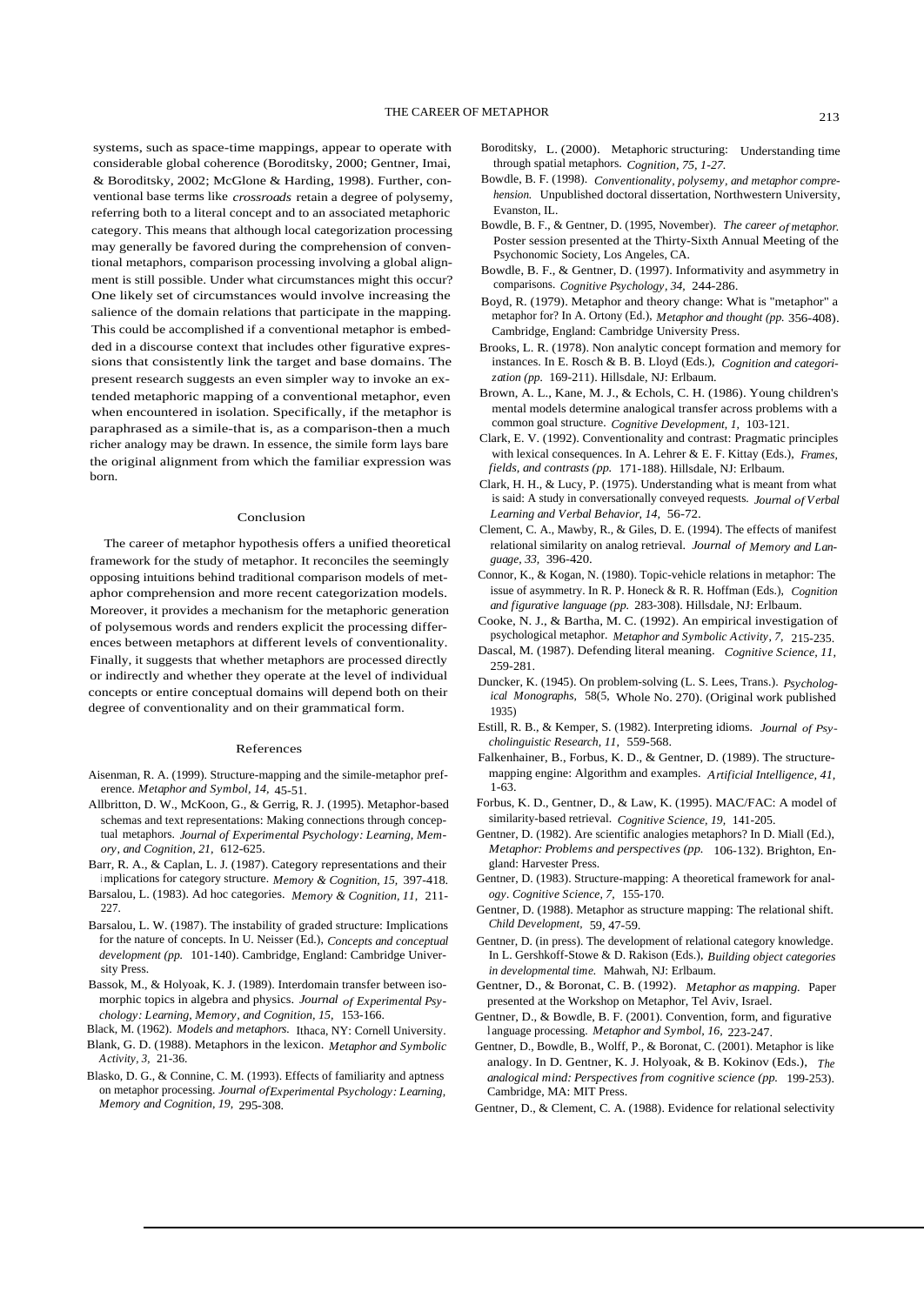in interpreting analogy and metaphor. In G. H. Bower (Ed.), *The psychology of learning and motivation (pp.* 307-358). New York: Academic Press.

- Gentner, D., & Grudin, J. (1985). The evolution of mental metaphors in psychology: A 90-year retrospective. *American Psychologist, 40,* 181- 192.
- Gentner, D., Imai, M., & Boroditsky, L. (2002). As time goes by: Evidence for two systems in processing space -+ time metaphors. *Language and Cognitive Processes, 17,* 537-565.
- Gentner, D., & Kurtz, K. J. (in press). Relational categories. In W. Ahn, R. L. Goldstone, B. C. Love, A. B. Markman, & P. Wolff (Eds.), *Categorization inside and outside of the lab: Festschrift in Honor of Douglas L. Medin.* Washington, DC: American Psychological Association.
- Gentner, D., Loewenstein, J., & Thompson, L. (2003). Learning and transfer A general role for analogical encoding. *Journal ofEducational Psychology, 95,* 393-408.
- Gentner, D., & Markman, A. B. (1997). Structure mapping in analogy and similarity. *American Psychologist, 52,* 45-56.
- Gentner, D., & Wolff, P. (1997). Alignment in the processing of metaphor. *Journal ofMemory and Language, 37,* 331-355.
- Gernsbacher, M. A., Keysar, B., & Robertson, R. R. (1995, November). *The role of suppression in metaphor interpretation.* Paper presented at the Thirty-Sixth Annual Meeting of the Psychonomic Society, Los Angeles, CA.
- Gibb, H., & Wales, R. (1990). Metaphor or simile: Psychological determinants of the differential use of each sentence form. *Metaphor and Symbolic Activity, 5,* 199-213.
- Gibbs, R. W. (1992). Categorization and metaphor understanding. *Psychological Review, 99,* 572-577.
- Gibbs, R. W. (1994). *The poetics ofmind.* Cambridge, England: Cambridge University Press.
- Gibbs, R. W., Jr. (1996). Why many concepts are metaphorical. *Cognition, 61,* 309-319.
- Gick, M. L., & Holyoak, K. J. (1983). Schema induction and analogical transfer. *Cognitive Psychology, 15,* 1-38.
- Gildea, P., & Glucksberg, S. (1983). On understanding metaphor: The role of context. *Journal of Verbal Learning and Verbal Behavior, 22,* 577- 590.
- Giora, R. (1997). Understanding figurative and literal language: The graded salience hypothesis. *Cognitive Linguistics, 8,* 183-206.
- Glicksohn, J. (1994). Putting interaction theory to the empirical test: Some promising results. *Pragmatics and Cognition,* 223-235.
- Glucksberg, S., Gildea, P., & Bookin, H. B. (1982). On understanding nonliteral speech: Can people ignore metaphors? *Journal of Verbal Learning and Verbal Behavior, 21,* 85-98.
- Glucksberg, S., & Keysar, B. (1990). Understanding metaphorical comparisons: Beyond similarity. *Psychological Review, 97,* 3-18.
- Glucksberg, S., McGlone, M. S., & Manfredi, D. (1997). Property attribution in metaphor comprehension. *Journal ofMemory and Language, 36,* 50-67.
- Gokcesu, B. S., & Bowdle, B. F. (2003, August). *Conventionality, similarity, and the metaphor/simile distinction.* Poster session presented at the 25th Annual Conference of the Cognitive Science Society, Boston, MA.
- Graesser, A., Long, D., & Mio, J. (1989). What are the cognitive and conceptual components of humorous texts? *Poetics, 18,* 143-164.
- Gregory, M. E., & Mergler, N. L. (1990). Metaphor comprehension: In search of literal truth, possible truth, and metaphoricity. *Metaphor and Symbolic Activity, 5,* 151-173.
- Grice, H. P. (1975). Logic and conversation. In P. Cole & J. L. Morgan (Eds.), *Syntax and semantics: Vol. 3. Speech acts (pp.* 41-58). New York: Academic Press.
- Grice, H. P. (1978). Further notes on logic and conversation. In P. Cole

(Ed.), *Syntax and semantics: Vol. 7. Pragmatics (pp.* 113-127). New York: Academic Press.

- Hoffman, R. R. (1980). Metaphor in science. In R. P. Honeck & R. R. Hoffman (Eds.), *Cognition and figurative language (pp.* 393-423). Hillsdale, NJ: Erlbaum.
- Holyoak, K. J., & Thagard, P. (1995). *Mental leaps.* Cambridge, MA: MIT Press.
- Honeck, R. P., Kibler, C. T., & Firment, M. J. (1987). Figurative language and psychological views of categorization: Two ships in the night? In R. E. Haskell (Ed.), *Cognition and symbolic structures: The psychology of metaphoric transformation (pp.* 103-120). Norwood, NJ: Ablex.
- Indurkhya, B. (1987). Approximate semantic transference: A computational theory of metaphor and analogy. *Cognitive Science, 11,* 445-480.
- Inhoff, A. W., Lima, S. D., & Carroll, P. J. (1984). Contextual effects on metaphor comprehension in reading. *Memory & Cognition, 12,* 558- 567.
- Jameson, J., & Gentner, D. (2003). Mundane comparisons can facilitate relational understanding. In R. Alterman & D. Kirsh (Eds.), *Proceedings of the Twenty-Fifth Annual Meeting ofthe Cognitive Science Society (pp.* 611-615). Mahwah, NJ: Erlbaum.
- Johnson, A. T. (1996). Comprehension of metaphors and similes: A reaction time study. *Metaphor and Symbolic Activity, 11,* 145-159.
- Johnson, M. G., & Malgady, R. G. (1979). Some cognitive aspects of figurative language: Association and metaphor. *Journal of Psycholinguistic Research, 8,* 249-265.
- Johnson, M. G., & Malgady, R. G. (1980). Toward a perceptual theory of metaphoric comprehension. In R. P. Honeck & R. R. Hoffman (Eds.), *Cognition and figurative language (pp.* 259-282). Hillsdale, NJ: Erlbaum.
- Katz, A. N. (1982). Metaphoric relationships: The role of feature saliency. *Journal of Psycholinguistic Research, 11,* 283-296.
- Katz, A. N. (1989). On choosing the vehicles of metaphors: Referential concreteness, semantic distances, and individual differences. *Journal of Memory and Language, 28,* 486-499.
- Katz, A. N., Paivio, A., Marschark, M., & Clark, J. M. (1988). Norms for 204 literary and 260 nonliterary metaphors on 10 psychological dimensions. *Metaphor and Symbolic Activity, 3,* 191-214.
- Keil, F. C. (1986). Conceptual domains and the acquisition of metaphor. *Cognitive Development, 1,* 73-96.
- Kelly, M., & Keil, F. C. (1987). Conceptual domains and the comprehension of metaphor. *Metaphor and Symbolic Activity, 2,* 33-51.
- Kennedy, J. M. (1982). Metaphor in pictures. *Perception, 11,* 589-605. Kennedy, J. M. (1990). Metaphor-Its intellectual basis. *Metaphor and*
- *Symbolic Activity, 5,* 115-123. Keysar, B. (1989). On the functional equivalence of literal and metaphor-
- ical interpretations in discourse. *Journal ofMemory and Language, 28,* 375-385.
- Kittay, E. F., & Lehrer, A. (1981). Semantic fields and the structure of metaphor. *Studies in Language, 5,* 31-63.
- Kotovsky, L., & Gentner, D. (1996). Comparison and categorization in the development of relational similarity. *Child Development, 67,* 2797- 2822.
- Kovecses, Z. (1988). *The language of love.* Lewisburg, PA: Bucknell University.
- Kuhn, T. S. (1979). Metaphor in science. In A. Ortony (Ed.), *Metaphor and thought (pp.* 409-419). Cambridge, England: Cambridge University Press.
- Lakoff, G. (1986). The meaning of literal. *Metaphor and Symbolic Activity,* 1, 291-296.
- Lakoff, G. (1987). *Women, fire, and dangerous things.* Chicago: University of Chicago.
- Lakoff, G., & Johnson, M. (1980). *Metaphors we live by.* Chicago: University of Chicago.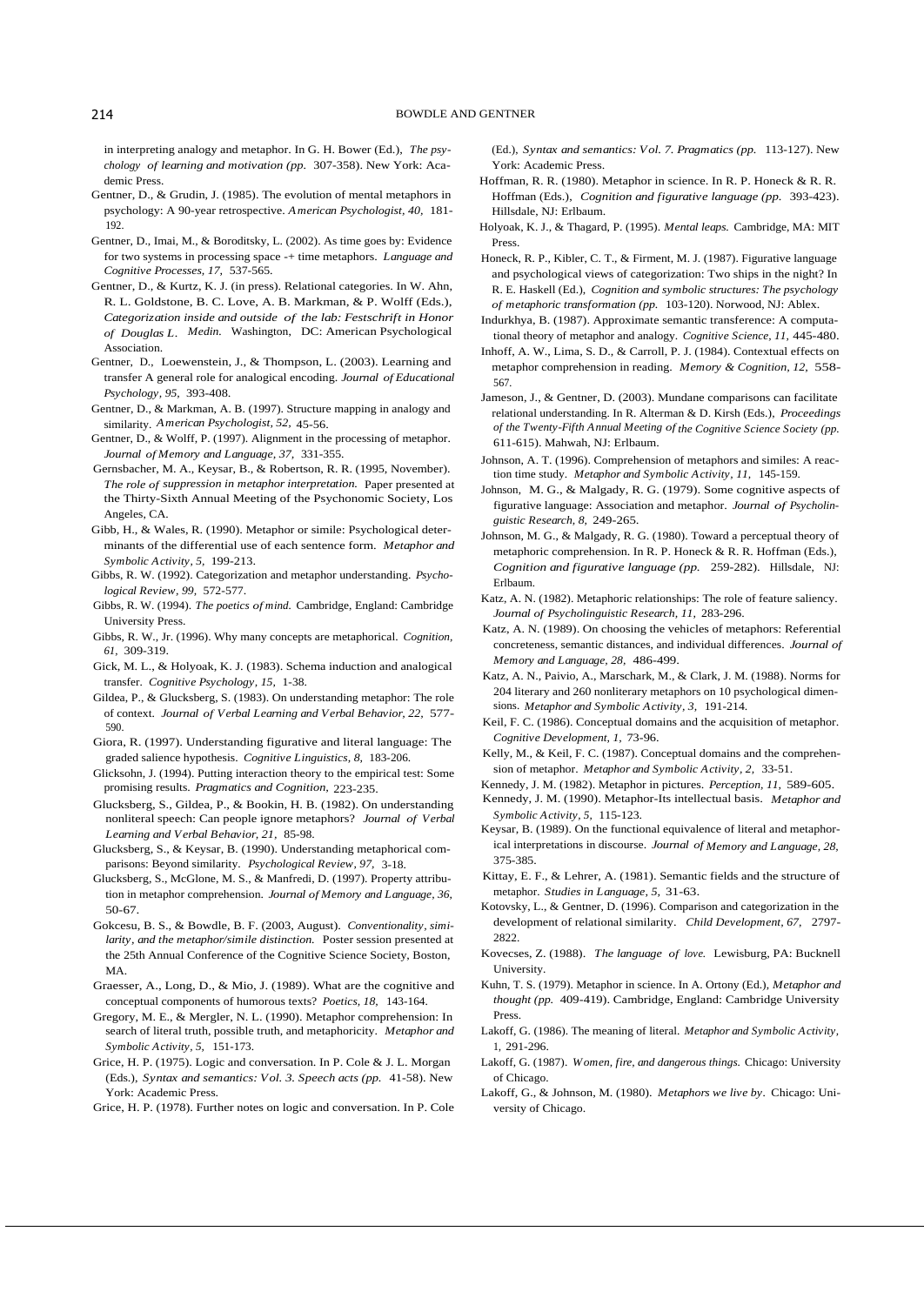- Lakoff, G., & Johnson, M. (1999). *Philosophy in the flesh.* New York: Basic Books.
- Lakoff, G., & Turner, M. (1989). *More than cool reason: Afield guide to poetic metaphor.* Chicago: University of Chicago.
- Lehrer, A. (1978). Structures of the lexicon and transfer of meaning. *Lingua, 45,* 95-123.
- Lehrer, A. (1990). Polysemy, conventionality, and the structure of the lexicon. *Cognitive Linguistics, 1,* 207-246.
- Malgady, R. G., & Johnson, M. G. (1976). Modifiers in metaphors: Effects of constituent phrase similarity on the interpretation of figurative sentences. *Journal ofPsycholinguistic Research, 5,* 43-52.
- Malgady, R. G., & Johnson, M. G. (1980). Measurement of figurative language: Semantic feature models of comprehension and appreciation. In R. P. Honeck & R. R. Hoffman (Eds.), *Cognition and figurative language (pp.* 239-258). Hillsdale, NJ: Erlbaum.
- Markman, A. B., & Gentner, D. (1993). Structural alignment during similarity comparisons. *Cognitive Psychology, 25,* 431-467.
- Markman, A. B., & Gentner, D. (2000). Structure-mapping in the comparison process. *American Journal of Psychology, 113,* 501-538.
- Marschark, M., Katz, A., & Paivio, A. (1983). Dimensions of metaphor. *Journal ofPsycholinguistic Research, 12,* 17-40.
- McGlone, M. S., & Harding, J. L. (1998). Back (or forward?) to the future: The role of perspective in temporal language comprehension. *Journal of Experimental Psychology: Learning, Memory, and Cognition, 24,* 1211- 1223.
- Medin, D. L., Goldstone, R. L., & Gentner, D. (1993). Respects for similarity. *Psychological Review, 100,* 254-278.
- Medin, D. L., & Schaffer, M. M. (1978). Context theory of classification learning. *Psychological Review, 85,* 207-238.
- *Merriam-Webster's collegiate dictionary* (10th ed.) (1996). Springfield, MA: Merriam-Webster.
- Miller, G. A. (1979). Images and models, similes and metaphors. In A. Ortony (Ed.), *Metaphor and thought* (1st ed., pp. 202-250). Cambridge, England: Cambridge University Press.
- Murphy, G. L. (1996). On metaphoric representation. *Cognition, 60,* 173- 204.
- Murphy, G. L. (1997). Reasons to doubt the present evidence for metaphoric representation. *Cognition, 62,* 99-108.
- Murphy, G. L., & Medin, D. L. (1985). The role of theories in conceptual coherence. *Psychological Review, 92,* 289-316.
- Nosofsky, R. M. (1986). Attention, similarity, and the identificationcategorization relationship. *Journal of Experimental Psychology: General, 115,* 39-57.
- Novick, L. R., & Holyoak, K. J. (1991). Mathematical problem solving by analogy. *Journal ofExperimental Psychology: Learning, Memory, and Cognition, 17,* 398-415.
- Nunberg, G. (1979). The non-uniqueness of semantic solutions: Polysemy. *Linguistics and Philosophy, 3,* 143-184.
- Onishi, K. H., & Murphy, G. L. (1993). Metaphoric reference: When metaphors are not understood as easily as literal expressions. *Memory & Cognition, 21,* 763-772.
- Ortony, A. (1975). Why metaphors are necessary and not just nice. *Educational Theory, 25,* 45-53.
- Ortony, A. (1979). Beyond literal similarity. *Psychological Review, 86,* 161-180.
- Ortony, A. (1980). Some psycholinguistic aspects of metaphor. In R. Honeck & R. Hoffman (Eds.), *Cognition and figurative language (pp.* 69-83). Hillsdale, NJ: Erlbaum.
- Ortony, A., Schallert, D., Reynolds, R., & Antos, S. (1978). Interpreting metaphors and idioms: Some effects of context on comprehension. *Journal of Verbal Learning and Verbal Behavior, 17,* 467-477.
- Ortony, A., Vondruska, R. J., Foss, M. A., & Jones, L. E. (1985). Salience, similes, and the asymmetry of similarity. *Journal ofMemory and Language, 24,* 569-594.
- Pollio, H. R., Smith, M. K., & Pollio, M. R. (1990). Figurative language and cognitive psychology. *Language and Cognitive Processes, 5,* 141- 167.
- Pollio, H. R., Barlow, J. M., Fine, H. J., & Pollio, M. R. (1977). *Psychology and the poetics of growth: Figurative language in psychology, psychotherapy, and education.* Hillsdale, NJ: Erlbaum.
- Posner, M. I., & Keele, S. W. (1968). On the genesis of abstract ideas. *Journal of Experimental Psychology, 77,* 353-363.
- Quinn, N. (1987). Convergent evidence for a cultural model of American marriage. In D. Holland & N. Quinn (Eds.), *Cultural models in language and thought (pp.* 1-40). Cambridge, England: Cambridge University Press.
- Ramscar, M., & Pain, H. (1996). Can a real distinction be made between cognitive theories of analogy and categorisation? In *Proceedings ofthe Eighteenth Annual Conference of the Cognitive Science Society (pp.* 346-351). Mahwah, NJ: Erlbaum.
- Reddy, M. J. (1979). The conduit metaphor: A case of frame conflict in our language about language. In A. Ortony (Ed.), *Metaphor and thought* (1st ed., pp. 284-324). Cambridge, England: Cambridge University Press.
- Reed, S. K. (1972). Pattern recognition and categorization. *Cognitive Psychology, 3,* 382-407.
- Reynolds, R. E., & Ortony, A. (1980). Some issues in the measurement of children's comprehension of metaphorical language. *Child Development, 51,* 1110-1119.
- Roberts, R. M., & Kreuz, R. J. (1994). Why do people use figurative language? *Psychological Science, 5,* 159-163.
- Roediger, H. L., III. (1980). Memory metaphors in cognitive psychology. *Memory & Cognition, 8,* 231-246.
- Rosch, E., & Mervis, C. B. (1975). Family resemblances: Studies in the internal structure of categories. *Cognitive Psychology, 7,* 573-605.
- Ross, B. H., & Kennedy, P. T. (1990). Generalizing from the use of earlier examples in problem solving. *Journal of Experimental Psychology: Learning, Memory, and Cognition, 16,* 42-55.
- Rumelhart, D. E. (1979). Some problems with the notion of literal meanings. In A. Ortony (Ed.), *Metaphor and thought* (1st ed., pp. 78-90). Cambridge, England: Cambridge University Press.
- Searle, J. (1979). Metaphor. In A. Ortony (Ed.), *Metaphor and thought* (1st ed., pp. 92-123). Cambridge, England: Cambridge University Press.
- Shen, Y. (1992). Metaphors and categories. *Poetics Today, 13,* 771-794.
- Shinjo, M., & Myers, J. L. (1987). The role of context in metaphor comprehension. *Journal ofMemory and Language, 26,* 226-241.
- Smith, M. K., Pollio, H. R., & Pitts, M. K. (1981). Metaphor as intellectual history: Conceptual categories underlying figurative usage in American English from 1675-1975. *Linguistics, 19,* 911-935.
- Sternberg, R. J. (1995). *In search of the human mind.* Fort Worth, TX: Harcourt.
- Sweetser, E. (1990). *From etymology to pragmatics.* Cambridge, England: Cambridge University Press.
- Swinney, D., & Cutler, A. (1979). The access and processing of idiomatic expressions. *Journal of Verbal Learning and Verbal Behavior, 18,* 523-534.
- Tourangeau, R., & Rips, L. (1991). Interpreting and evaluating metaphors. *Journal of Memory and Language, 30,* 452-472.
- Tourangeau, R., & Sternberg, R. J. (1981). Aptness in metaphor. *Cognitive Psychology, 13,* 27-55.
- Tourangeau, R., & Sternberg, R. J. (1982). Understanding and appreciating metaphors. *Cognition, 11,* 203-244.
- Turner, N. E., & Katz, A. N. (1997). The availability of conventional and of literal meaning during the comprehension of proverbs. *Pragmatics and Cognition, 5,* 199-233.
- Tversky, A. (1977). Features of similarity. *Psychological Review, 84,* 327-352.
- Verbrugge, R. R. (1980). Transformations in knowing: A realist view of